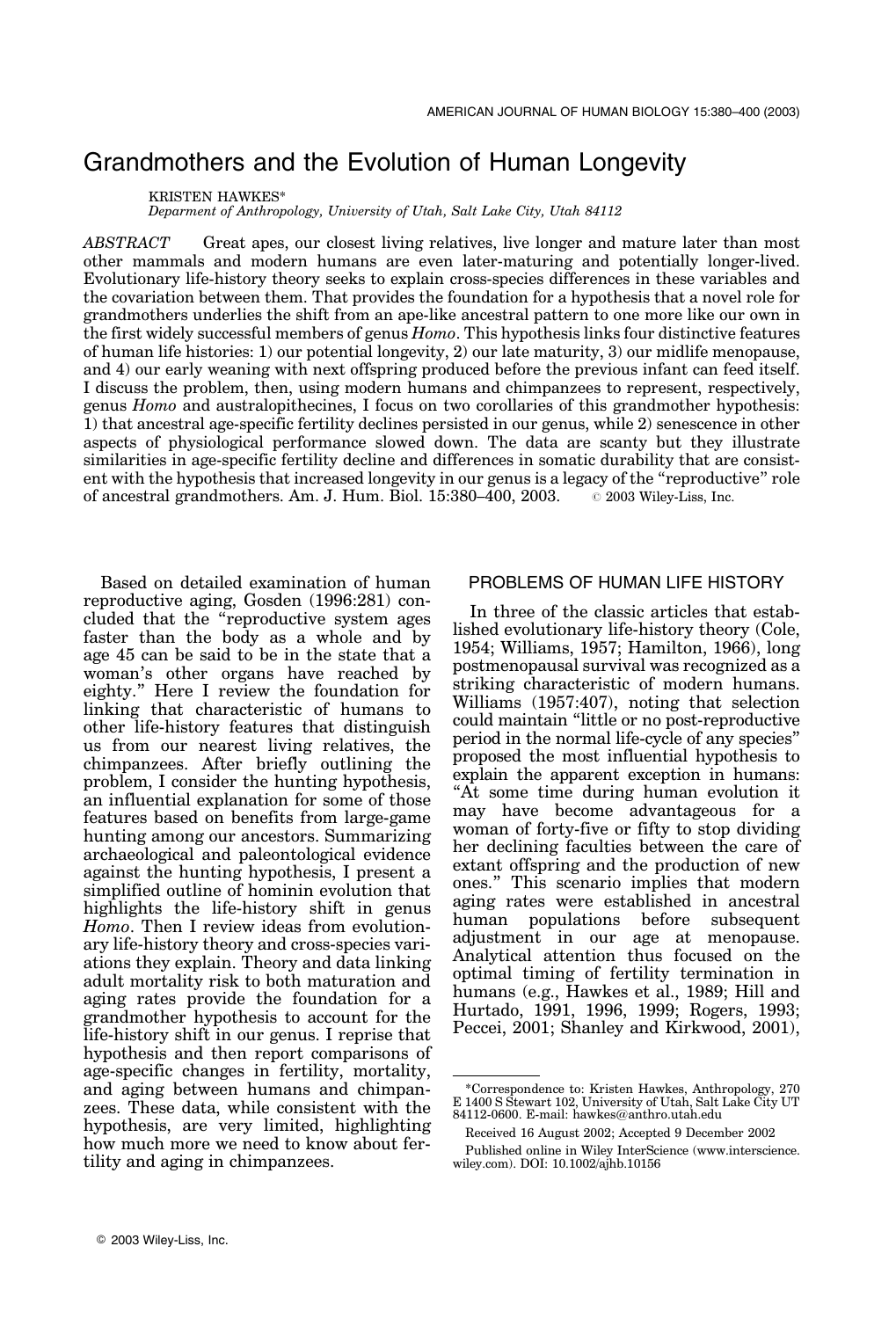and comparisons among the lengths of postfertile lifespans across species (e.g., Finch, 1990; Pavelka and Fedigan, 1991; vom Saal et al., 1994; Caro et al., 1995; Packer et al., 1998).

But since Williams proposed this stopping early hypothesis, theoretical and empirical reasons have been accumulating to pose questions about human postmenopausal longevity in the opposite way. Our age at menopause may be the conserved ancestral trait, while our long potential lifespans are derived (Kaplan, 1997; Judge and Carey, 2000). Cross-species variation in longevity and links between that variable and other life-history features then become matters of central interest. Maximum lifespans vary more than 50-fold among mammalian species. That variation is positively correlated with differences in maturation rates, a relationship that persists even when the body size effects are removed (Harvey and Zammuto, 1985; Sutherland et al., 1986; Harvey et al., 1989; Read and Harvey, 1989; Promislow et al., 1990). Theory to explain the crossspecies regularities (Charnov, 1991, 1993, 1997; Charnov and Berrigan, 1991) combined with a hypothesis about a novel role for ancestral grandmothers (Hawkes et al., 1998) and evolutionary theories of aging (Williams, 1957; Hamilton, 1966; Kirkwood, 1977; Ricklefs, 1998) can account for a shift toward greater longevity and later maturity, while ancestral age-specific fertility termination was conserved in our lineage. This hypothesis highlights ancestral socioecological circumstances that allowed more vigorous perimenopausal females to raise the fertility of their daughters, consequently strengthening selection against senescence (the greater vulnerability to mortality with increasing age) and increasing potential longevity in our genus.

Using a demographic approach to life histories, the hypothesis relies on models in which adult mortality risk determines selection on both age at maturity and rates of senescence. Theory and evidence highlight the increase in intrinsic (senescent) components of adult mortality risk when life histories are slow (Williams, 1957; Ricklefs, 1998). This is justification for the proposition that reduced aging rates can further lessen adult mortality risk in already slow life histories. The demographic approach contrasts with others that use variation in fetal, infant, and juvenile patterns of growth and development to explain matur-

ation rates (e.g., Gould, 1977; Leigh, 2001; Lieberman, 2002). Starting with adult mortality reveals cross-species regularities that are extremely general and this approach to human life histories links four distinctive features to each other: our long potential lifespans, late maturity, short interbirth intervals, and midlife menopause.

The most influential and most fully elaborated alternative argument to explain the evolution of late maturity and high fertility in humans, the hunting hypothesis, proposes that these features are consequences of expanding human brains. I outline it and then sketch the current paleoanthropological record of the timing and character of transitions in human evolution. The summary highlights both lack of fit with the hunting hypothesis and the prominence of a lifehistory shift in the evolution of our genus. Then I assemble the combination of theory and evidence that justifies a grandmother hypothesis to explain the evolution of genus Homo and proceed to comparisons between humans and chimpanzees that help to reveal our design for fertility and longevity.

## THE HUNTING HYPOTHESIS

The hunting hypothesis was the most influential argument about human origins throughout the second half of the last century (Dart, 1953; Washburn, 1960; Washburn and DeVore, 1961; Washburn and Lancaster, 1968; Isaac, 1978; Hill, 1982; Lancaster and Lancaster, 1983, 1987; Tooby and DeVore, 1987; Kaplan et al., 2000). There are good reasons for the persistence of this idea. Cartmill (1993:191), reviewing its history, noted that ''the hunting hypothesis was the first truly Darwinian explanation of human origins to be proposed.'' Building on Dart's proposals (e.g., Dart, 1949, 1953), it was Washburn who articulated the hunting hypothesis most effectively within anthropology (e.g., Washburn and Avis, 1958; Washburn and DeVore, 1961). In this hypothesis, features of life history and social organization that distinguish humans from other primates evolved because increased reliance on hunting large animal prey gave net advantages to larger brains. Its main elements are these:

• Drying environments in the late Tertiary constricted African forests, making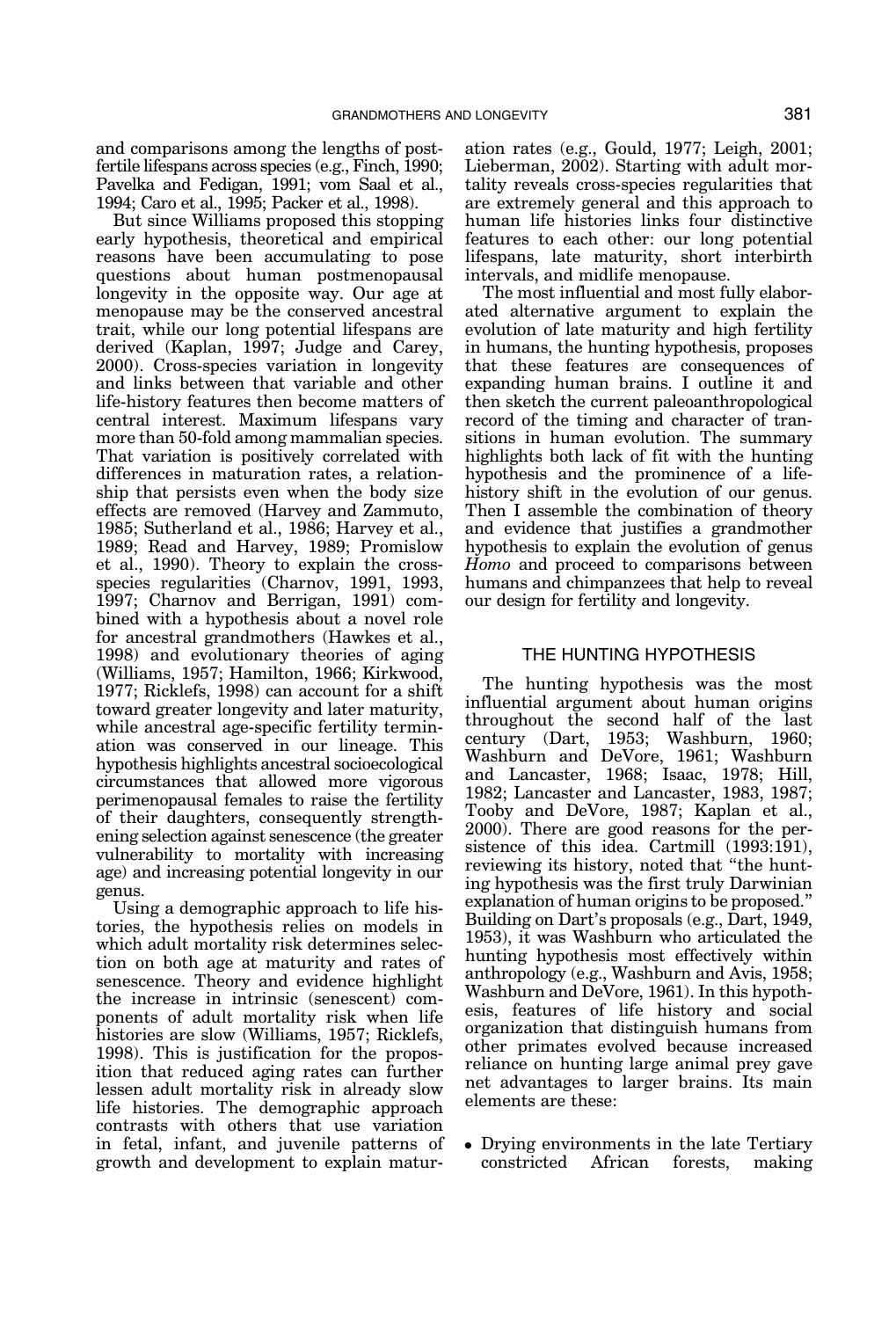capacities to use alternative foods more advantageous among ancestral apes.

- \* Bipedalism was then favored because it freed hands for tool use, which increased success at hunting big animals, and this put a premium on larger brains.
- But the mechanics of bipedal locomotion limited pelvic width, so brain expansion created an ''obstetrical dilemma'' requiring most brain growth to be postnatal. Consequently, children with developing brains were immature longer and were more dependent, for a longer time, on maternal care.
- The care requirements interfered with maternal hunting, so mothers relied on provisioning from hunting mates. This help from fathers allowed mothers to produce more surviving offspring.
- Thus, parents formed lasting bonds and nuclear families became the fundamental units of cooperation in which a sexual division of labor served familial goals of production and reproduction.

This hypothesis was especially influential because it tied together the earliest archaeology, the fossil evidence of human ancestry, and social organization differences between humans and other primates. Washburn championed investigation of all those lines of evidence.

# THE EARLY ARCHAEOLOGY

Paleolithic archaeologists used the hunting hypothesis to interpret the rich east African PlioPleistocene sites that are roughly the same age as the first fossils assigned to our genus. Isaac (1978) saw these as living areas where ancient hunters brought their prey to provision families. This view was subsequently challenged on grounds that the bone assemblages were more likely the residue of hominin scavenging from remains abandoned after most meat was consumed by the primary carnivore predators (Binford, 1981; Blumenschine, 1987). Countering this, other analysts found cut marks on bones indicating that the hominins also had access to carcasses that were still well fleshed (Bunn and Ezzo, 1993). Some archaeologists interpret the damage patterns as plausible indications of hunting (Dominguez-Roderigo, 2002). O'Connell et al.  $(2002a,\bar{b})$  note the locations of these early

sites to be likely settings for carnivores to ambush prey. They review the mixed patterns of tool and carnivore tooth marks on the bones and surmise variable hominin success at competitive scavenging. Using modern analogs to estimate the likely amount of meat hominins might procure in this way, they show amounts too variable to be a major source of nutrition (O'Connell et al., 2002a,b). Since Washburn's elaboration of the hunting hypothesis stimulated detailed examination of the early archaeology (Issac, 1984), consensus that it indicates big-game hunting by the first members of our genus has collapsed.

## HUMAN PALEONTOLOGY

The fossil evidence of the hominins themselves has expanded substantially in the last three decades. Evidence that bipedalism was not linked to brain expansion came first (Johanson and White, 1979). Now three main radiations of fossil hominins can be (provisionally) distinguished in the record (Klein, 1999, 2000). First was the initial divergence of our clade from that of chimpanzees, marked by a shift to bipedality, perhaps around 6 mya (e.g., Haile-Selassie, 2001; Senut et al., 2001). The brain and body sizes of those australopithecines (used in the broad sense to include Australopithecus, Ardipithecus, Kenyanthropus, Paranthropus, etc.) were similar to modern chimpanzees (McHenry, 1994). Their maturation patterns were more similar to modern chimpanzees than to modern humans (Bromage and Dean, 1985; Smith, 1986, 1987, 1989, 1991, 1994; Smith and Tompkins, 1995; Dean et al., 2001). On those grounds, the several taxa in this australopithecine radiation have been characterized as ''bipedal apes'' (Klein, 1999). Bipedalism antedated both brain expansion and the archaeological record by millions of years.

The second radiation began around two million years ago with genus Homo. The first widely successful members of our genus, labeled H. ergaster in Africa (Wood, 1992) and H. erectus in Asia (Rightmire, 1990) showed a marked increase in brain size. Body sizes also increased substantially, making the relative brain size change less dramatic (McHenry, 1992, 1994; Aiello and Wheeler, 1995; Aiello and Wells, 2002; Wood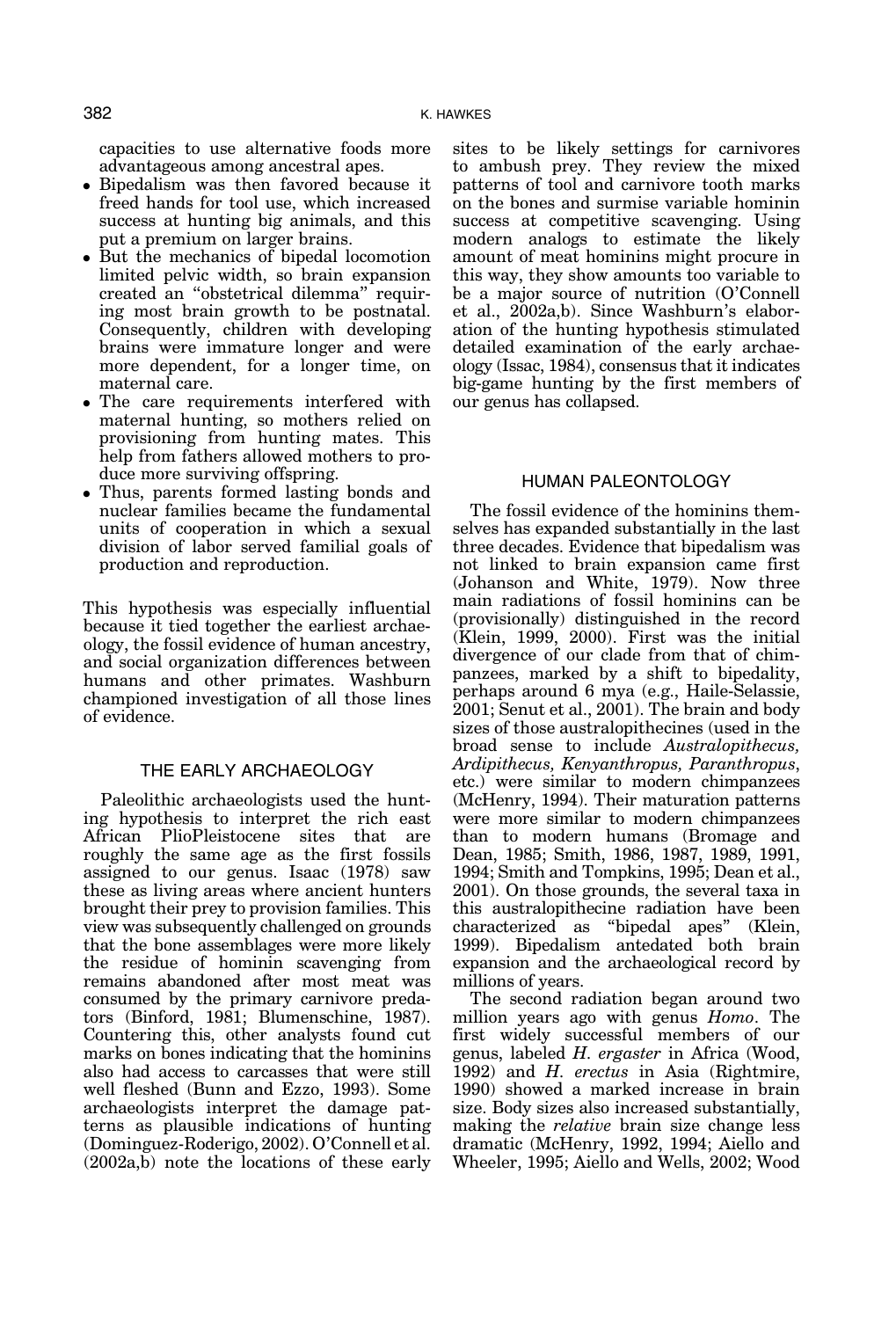and Collard, 1999). Collard and Wood (1999: 324) go so far as to say that:

Although there are twofold differences in the mean absolute brain size of early hominids, these differences are almost certainly not significant when body mass is taken into account. A notable effect of body-mass correction is that the absolutely larger brain of H. ergaster is "cancelled out" by its substantial estimated body mass.

Homo ergaster/erectus reached its larger size by maturing later than the australopithecines (Smith BB, 1991, 1993, 1994; Dean et al., 2001; Aiello and Wells, 2002). With body size and shape similar to modern humans, maturation patterns may also have been within the modern range (Smith, 1994; Clegg and Aiello, 1999; Tardieu, 1998; Anton, 2001).

Homo ergaster/erectus had smaller teeth and jaws and a narrower thorax than australopithecines, indicating reliance on foods that require less mastication and digestion (Aiello and Wheeler, 1995). Different foraging strategies are also indicated by expansion into a wide range of new habitats. This taxon is the first hominin found outside Africa, as far east as Indonesia and as far north as  $45^{\circ}$  (Gabunia et al., 2000; Larick et al., 2001; Swisher et al., 1994; Zhu et al., 2001). Both the smaller teeth and guts and the range expansion have been attributed to increased meat eating (e.g., Shipman, 1986; Shipman and Walker, 1989; Milton, 1999; Stanford and Bunn, 2001), an inference often linked to the assumption that the PlioPleistocene sites represent big-game hunting. As noted above, archaeological challenges to that claim are numerous. Biggame hunting is not reliably indicated in the archeology until the last half million years (Stiner, 2002). Isotope analyses of a sample of specimens show no more meat eating in H. ergaster than among contemporaneous australopithecines (Lee-Thorp et al., 2000; Lee-Thorp, 2002). Alternatives (Wrangham et al., 1999), including the grandmother hypothesis (O'Connell et al., 1999, 2002a,b), may better explain the morphological changes.

It was with the third hominin radiation, that of archaic humans which began about 0.5 mya, that brains reached the large size of

moderns (e.g., McHenry, 1994; Ruff et al., 1997). So by this reading of the evidence, the second radiation, the appearance of genus Homo, is associated especially with a change in life history as indexed by body size and maturation rate and a change in resource use inferred from dentition, body form, and geographical range. Bipedalism precedes this life-history shift by millions of years. Big-game hunting and the very big brains that evolve with archaic humans (including both early near moderns and their contemporaries like the Neanderthals) do not appear until more than 1.5 million years later. The features linked in the hunting hypothesis do not evolve together and the large brains that are presumed to drive the evolution of other features emerge last.

Since Washburn elaborated the hunting hypothesis, not only the archeological and fossil evidence has changed. Theory and models unavailable then have become standard tools of analysis in behavioral evolution. Conflicts of interest among individuals have been recognized as especially important (Williams, 1966a; Trivers, 1972; Hrdy, 1981, 1999; Haig, 1993). Investigations into social organization in other primates reveal persistent male–female relationships that do not depend on economic cooperation (Smuts, 1985, 1992; van Schaik, 1996; van Schaik and Janson, 2000). Studies of many living populations now challenge previous assumptions that nuclear families evolve and persist as units of common reproductive interest (Gowaty, 1996; Mesnick, 1997; Palombit, 1998; Bliege Bird, 1999; Hawkes et al., 2001).

### LIFE-HISTORY THEORY

At the same time that evolutionary anthropologists were especially stimulated by Washburn's extensions of the hunting hypothesis, MacArthur and Wilson (1967; Pianka, 1970) proposed r and K selection to account for the enormous interspecific variation in rates of maturation and offspring production among living things. They hypothesized that life-history tactics giving high maximal rates of population increase (r) would be favored when ecological disruptions result in population crashes and periodic opportunities for rapid population growth. These circumstances would favor early maturity at small size, with all effort expended in producing many small offspring, and so early death. On the other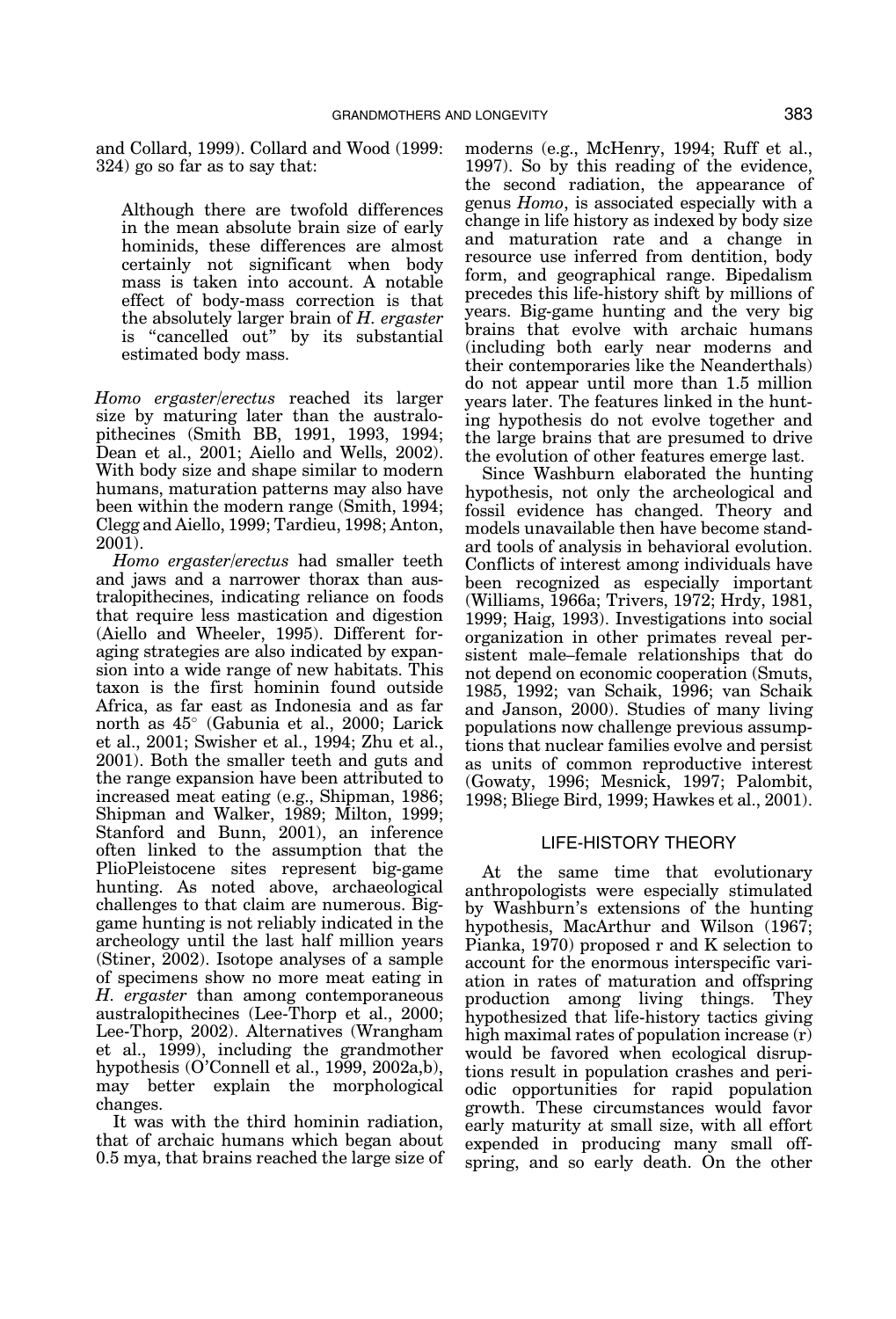hand, in "saturated" environments, with population densities near carrying capacity (K), they hypothesized that selection would favor life histories that maximize competitive capacities: late maturity at large size and the production of a few large, welldeveloped offspring over long adult lives.

While the logic of r & K selection is simple and compelling, both empirical and theoretical work has shown that density-dependent mortality has different effects on developmental strategies depending on which age classes suffer the mortality (Gadgil and Bossert, 1970; Charnov and Shaffer, 1973; Stearns, 1977). The ecological associations originally postulated for r & K selection do not hold empirically. Both clusters of characters can evolve and persist in stable populations (see Stearns, 1992, for review). But the fast/slow variation that was of initial interest (MacArthur and Wilson, 1967; Pianka, 1970) and correlations between lifehistory variables and body size (Bonner, 1965; Blueweiss et al., 1978; Western, 1979; Harvey and Clutton-Brock, 1985) are real regularities of the empirical world.

## Adult lifespans and age at maturity

Life-history features are not only correlated with body size, they also correlate with each other when the effects of body size are removed (Harvey and Read, 1988; Read and Harvey, 1989; Promislow et al., 1989; Harvey et al., 1989). During the last decade, Charnov, building on his own earlier work and that of many others (e.g., Koslowski and Wiegert, 1987; Harvey and Purvis, 1999, for review), focused on only a very few tradeoffs that can account for these patterns. Within taxonomic groups, larger-bodied species live slower lives, but some taxa are relatively slower, and others faster, at similar body sizes. The explanatory models take account of both the within-taxon correlations with body size and the between-taxon differences (Charnov, 1991, 1993, 1997, 2001; Charnov and Berrigan, 1991; Purvis and Harvey, 1995).

Charnov's models capture both similarities in the relationships among life-history features in primate and nonprimate mammals and also some distinctive features of the primate order (Charnov, 1993; Charnov and Berrigan, 1993). The ''mouse lemur to gorilla'' curve describes allometric variation in the life-history variables with body size

that parallels the ''mouse to elephant'' curve. In both cases larger bodies are associated with longer adult lifetimes (the inverse of the adult mortality rate: M), later ages at maturity  $(\alpha)$ , and lower annual fecundity (b). These features are not only correlated within each group, Charnov (1991, 1993) shows that their products are "invariant" even as the values of the variables themselves change across the range of body sizes.

Primates are slower than nonprimate mammals, taking longer to mature at a given size and reproducing more slowly for size, but relationships among the life-history variables are the same for primate and nonprimate mammals. Charnov explains the relationships using a simple growth model in which productive capacity is an allometric function of size. [Charnov (2001) modifies this assumption to allow more realistic sigmoid growth, a modification that does not change the basic results discussed here.] Juveniles are assumed to use their productive capacity to grow themselves, then, at maturity, adults redirect that capacity into producing offspring. The benefit of delaying reproduction is the greater productive capacity resulting from growth to larger size. The cost of delaying maturity is the risk of dying before reproducing. If adult mortality risk is high, selection favors maturing earlier. If adult mortality risk declines, selection favors growing longer before maturing to reap the productive benefits of larger size. Whether life histories slow down or speed up depends on adult mortality risk.

### Adult lifespans and rates of aging

Adult mortality risk not only provides a key to variation in age at maturity and rates of offspring production, it is central to evolutionary explanations of senescence, defined as age-specific declines in adaptive performance (Williams 1957). Williams (1957:404) used the decline of selection pressures with increasing age to explain why ''low adult death rates should be associated with low rates of senescence, and high adult death rates with high rates of senescence ... [so] we should be able to predict rates of senescence on the basis of adult mortality rates'' [original italics]. Paradoxically, senescence is faster in species with fast life histories because individuals do not live long enough to grow old. When adult mortalities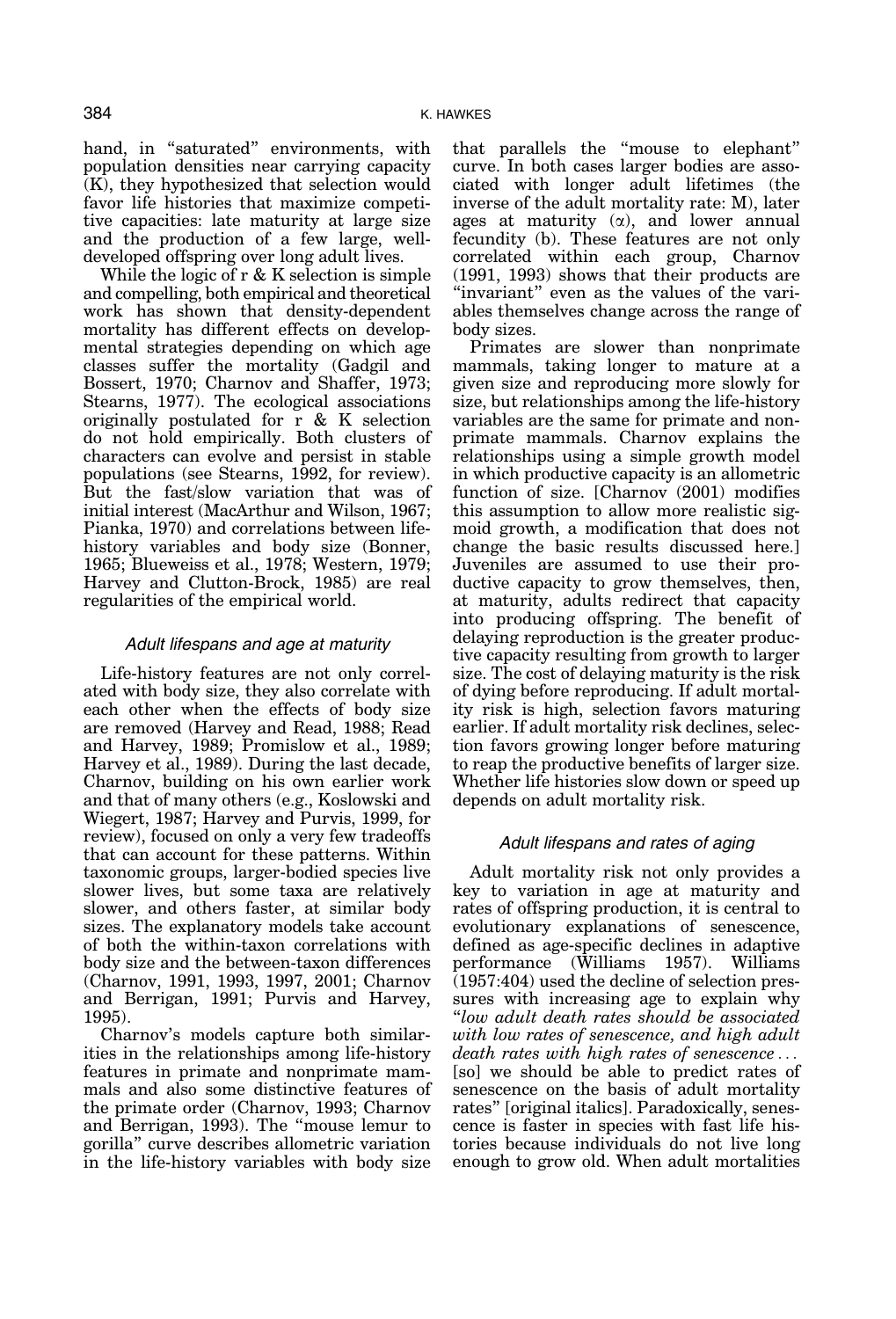are low, more individuals live long enough to display age-specific declines in performance; selection against senescence strengthens; aging slows. But age-specific mortalities are more strongly affected by senescence the lower the adult mortalities. An increasingly larger fraction of adult mortality is due to age-specific frailty. Ricklefs (1998) demonstrates how sharply this intrinsic component of adult mortality increases with lifespan in mammals and birds.

Fitting a parameter for age-specific changes in adult mortality rates to data on 18 species of birds and 27 species of mammals, Ricklefs (1998) found that, as predicted, species with longer adult lifespans age more slowly. He used the difference between the minimum mortality rate (the rate in young adults) and rates at older ages to estimate intrinsic (senescent) mortality, and measured the fraction of adult deaths due to senescence for different lifespans. In populations with average adult life spans just under 2 years, less than 8% of adult deaths are due to senescence, i.e., all but those few deaths would occur at the observed ages even if there were no senescence and vulnerability to mortality remained constant with age. On the other hand, in populations with average adult life spans just over 15 years (the range for modern great apes), 69% of the adult deaths were due to senescence. Selection can only slow senescence to the extent that the benefits of the physiological adjustments that retard aging outweigh the cost. Very high proportions of senescent deaths in long-lived organisms indicate that these costs are considerable (Ricklefs, 1998).

#### Disposable somas

Life-history theory assumes that the allocation of energy and time to somatic durability and maintenance is limited by fundamental tradeoffs. Kirkwood's ''disposable soma'' model (Kirkwood, 1977, 1981; Kirkwood and Holliday, 1979; Kirkwood and Rose, 1991) is a version of Williams' (1957) antagonistic pleiotropy theory of aging that highlights the tradeoff between somatic effort and current reproductive effort. Selection favors disposable somas rather than immortal ones because physiological adjustments that slow senescence leave less for current reproduction. Lower reproductive rates cannot be favored without other compensating effects on lifetime fitness.

The tradeoff is demonstrated in experiments on *Drosophila*, where artificial selection can increase lifespans over only a few generations and increased longevity is accompanied by decreases in reproduction (Rose, 1991). Heritable variation that could allow selection to shift longevities quickly is widely distributed. Both pedigree analysis and selection experiments indicate substantial within-population variation in longevity in a wide array of species, including humans (Herskind et al., 1996; Finch and Tanzi, 1997; Carey and Judge, 2001). Tradeoffs between longevity and fertility appear in human datasets as well (e.g., Westendorp and Kirkwood, 1998).

Many physiological processes contribute to somatic durability, processes that operate not only in adulthood, but throughout life (Service et al., 1985). Reviewing the history of ideas, Holliday (1995:102) noted that:

Initially, the disposable soma theory took into account accuracy in macromolecular synthesis, ...[Then] the metabolic cost of repair of macromolecules was an obvious inclusion (Kirkwood, 1981), and later on many other types of mechanism were discussed in terms of the maintenance of the adult organism ... . Today the disposable soma theory includes the considerable metabolic expense of all such maintenance mechanisms and the tradeoff between this expense and the investment of resources into growth to adulthood and reproduction.

By focusing attention on these mechanisms, the disposable soma model reverses the question about variation in rates of senescence from ''Why do organisms get old?'' to the converse: ''Why do organisms live so long?'' Living processes result in damage that can be reduced or repaired, but always at some cost. Sometimes increased somatic maintenance and repair results in longer-term fitness benefits that outweigh those costs, including the cost of reduced, or postponed, reproduction (Williams, 1966b; Charnov and Schaffer, 1973; Stearns, 1992). Selection can therefore favor increased longevity, with lower rates of annual fecundity, as long as the overall rate of increase in the longer-lived lineages is higher than in competing lineages. The enormous empirical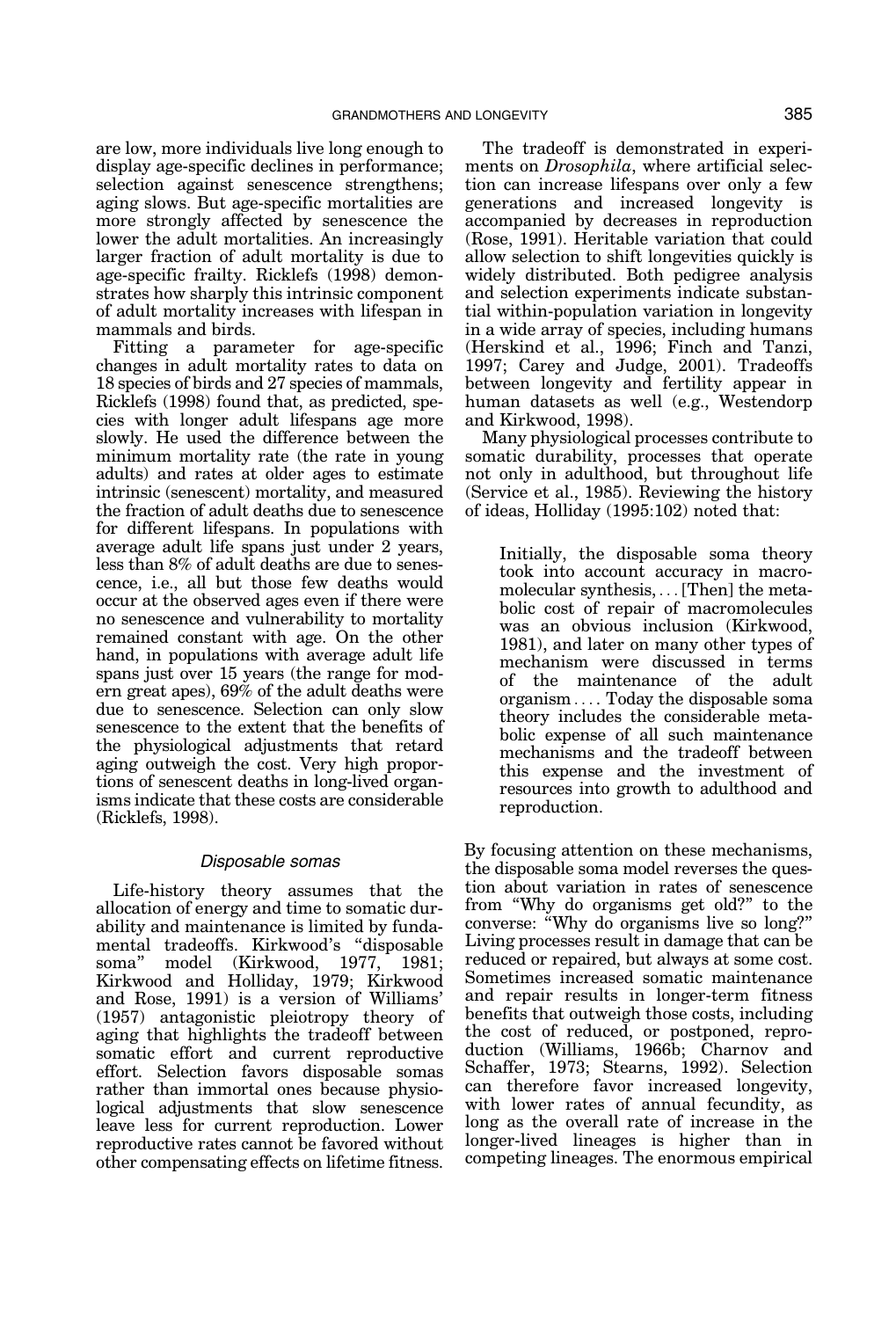variation in lifespans (Finch, 1990, 1997) and the generally lower rates of annual fecundity in longer-lived mammals and birds (Read and Harvey, 1988; Saether, 1988; Stearns, 1992; Charnov, 1993) are consistent with these tradeoff arguments.

# GRANDMOTHER HYPOTHESIS AND THE LIFE-HISTORY SHIFT IN GENUS HOMO

Consider the evidence of human phylogeny in light of this broad and systematic variation in mammalian life histories. If australopithecines matured at about the same age as chimpanzees, implications follow for other aspects of their life histories. Modern chimpanzees mature very late and have maximum lifespans that are very long compared to other terrestrial mammals (Eisenberg, 1981). As noted above, H. erectus was larger, maturing later than the australopithecines (Smith, 1991, 1994; Clegg and Aiello, 1999; Tardieu, 1998; Anton, 2001; Dean et al., 2001). From a demographic perspective, later maturity implies even lower adult mortality and longer adult life spans than that typical of chimpanzees. The link between age at maturity and adult mortality poses the following question for the evolution of genus Homo: How could adult mortalities, already quite low in australopithecines, have been reduced even further in our genus?

## Ethnographic clues

Observations among Hadza hunter– gatherers in northern Tanzania (Woodburn, 1968; Blurton Jones et al., 1992) suggest an answer. Among these modern people, women past menopause are productive and energetic foragers (Hawkes et al., 1989), and so are children (Blurton Jones et al., 1989). But young children are not very effective at handling an important diet staple, the large root of a plant that is deeply buried and requires some strength to excavate (Hawkes et al., 1995). Women past menopause are especially active tuber diggers (Hawkes et al., 1989). In this population, mothers' foraging effort has a measurable effect on their children's nutritional welfare except when those mothers are nursing new infants. Lactating women spend less time foraging, and it is the work of postmenopausal grandmothers that differentially affects the nutritional welfare of weaned children (Hawkes et al., 1997). Grandmaternal

effects on the welfare of weanlings have been found in some other contemporary and historical populations (e.g., Sear et al., 2000; Voland and Biese, 2002; Jamison et al., 2002), but not all (Hill and Hurtado, 1991, 1996, 1999). The ecological circumstances faced by Hadza foragers highlight an especially important fitness opportunity for older females that would have arisen with the past climate changes that Washburn incorporated into the hunting hypothesis.

Drying environments in the Pliocene constricted the availability of foods that young juveniles can handle. Increasing aridity and seasonality favor plants that cope well with dry seasons, for example, by holding nutrients in hard-cased seeds, nuts, and underground storage organs. Such resources can give high return rates to human foragers, but only to those with the strength and skill to extract and process them. Young juveniles cannot do it. To rely on these resources and succeed in these environments, mothers have to provision offspring who are still too young to extract and process the foods themselves. The mother–offspring provisioning allows the occupation of otherwise inhospitable environments. It also creates a novel fitness opportunity for older females whose own fertility is declining. If the older females help feed their just-weaned grandchildren, the mothers of those weanlings can have shorter interbirth intervals without reductions in offspring survivorship. The more vigorous elders who have no nursing infants of their own will thus raise their daughters' reproductive success (Hawkes et al., 1998; O'Connell et al., 1999).

## Grandmothers and Charnov's invariants

This grandmother hypothesis combined with Charnov's model implies particular relationships among life-history variables. If Charnov's tradeoff arguments apply, and if females past childbearing are contributing to their daughters' reproductive success, then human age at maturity  $(\alpha)$  should be adjusted to the whole adult lifespan (1/M, the inverse of the adult mortality rate), preserving the relationship between  $\alpha$  and M that is generally characteristic of primates. On the other hand, with grandmothers' help, human interbirth intervals during the childbearing years should be shorter than expected for a grandmother-less ape with our age at maturity.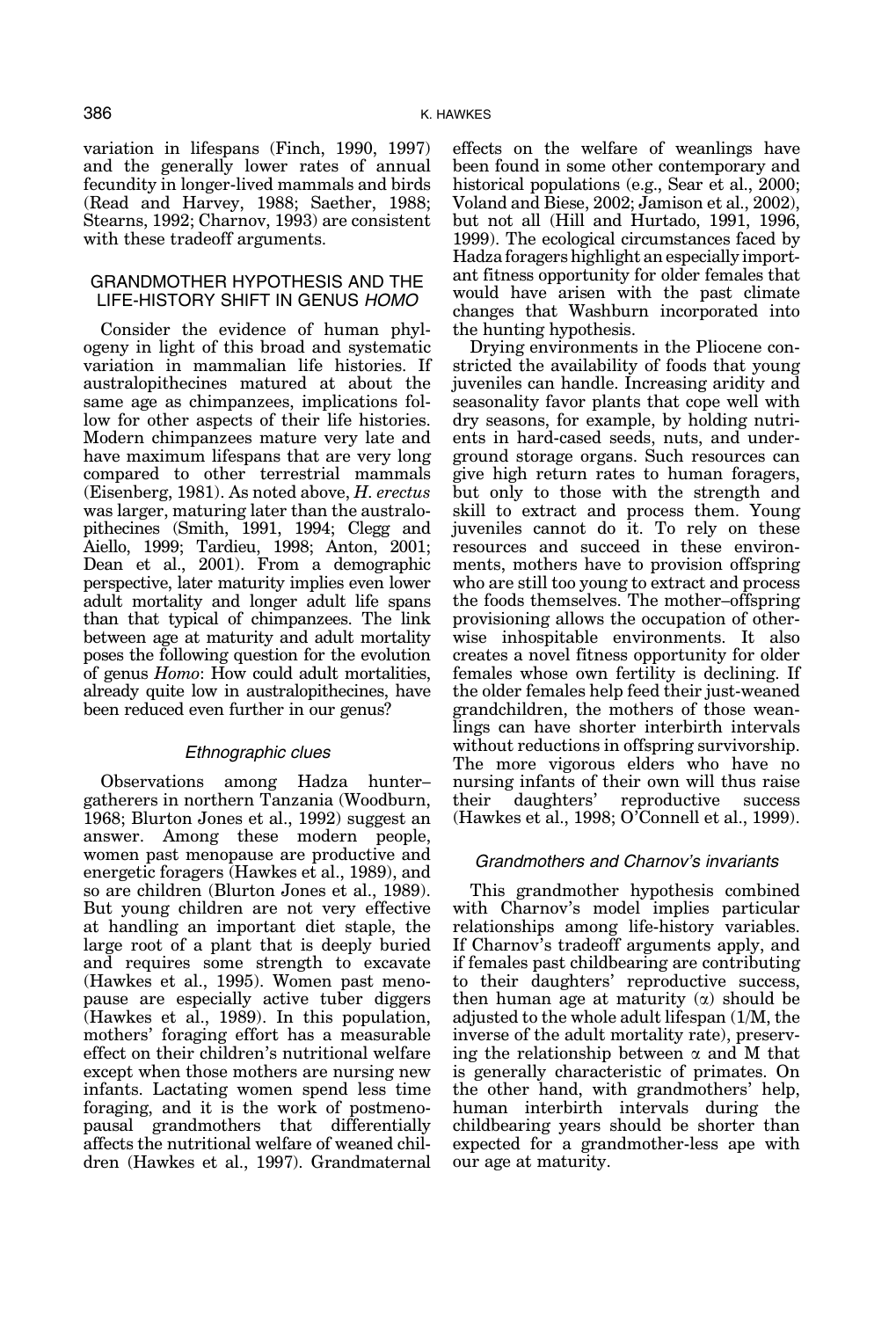In his 1993 book, Charnov displayed the correlation between age at maturity and average adult lifespan for 15 primate subfamilies. His analysis showed the relationship to be no different from the relationship between these variables in nonprimate mammals. Charnov's (1993) graph showing this pattern in primates included a data point for hominins, which comes from the only living member of the taxon: modern humans. While both lifespan and age at maturity are much higher in modern humans than in other primates, the human point falls just as predicted by the general primate  $\alpha$ M invariant. As expected from this model, the aM numbers for three other living great apes, orangutans, gorillas, and chimpanzees, are similar to each other and also to an aM number calculated for a sample of modern human foragers (Hawkes et al., 1998). Alvarez (2000) confirms that the relationship between  $\alpha$  and M in humans is well within the confidence interval of the general primate pattern based on data from 16 primate species. The fact that living primates including modern humans illustrate this aM invariance provides justification for the working assumption that the same relationships among life-history variables, and so the same fundamental tradeoffs, applied to ancestral hominins. If so, the ages at maturity of the fossil taxa imply characteristic longevities.

In addition to the  $\alpha$ M invariant, Charnov's model highlights an invariant relationship between age at maturity  $(\alpha)$  and average annual fecundity (b). For mammals generally and primates in particular, annual fecundity goes down as age at maturity is delayed. Later-maturing mothers are larger and nurse their babies to larger size before weaning. Consequently, they produce offspring at a slower rate. The grandmother hypothesis proposes that specific socioecological circumstances allow more vigorous elders to help their daughters provision weanlings, allowing those daughters to wean offspring earlier than without such help (Bogin, 1999, 2001). Consequently, selection favors increased vigor when fertility is dropping because the fecundity of the child-bearers in a grandmothering lineage is higher than expected for a grandmother-less one. Comparisons among orangutans, gorillas, chimpanzees, and humans show this to be the case (Hawkes et al., 1998). Alvarez (2000) confirmed that, as predicted by this

hypothesis, the human rate of offspring production is above the confidence intervals determined by the regular relationship between age at maturity  $(\alpha)$  and annual fecundity (b) across 16 primate species.

This apparent break with Charnov's "assembly rules" for mammalian life histories is, at the same time, consistent in a deeper sense with the general tradeoffs his model highlights. Humans have a higher probability of birth per year (b) than expected in the childbearing years, with b falling to zero a few years before menopause. The argument here proposes that grandmothering results in two interdependent components of adulthood, with higher than expected fecundity in one because there is no direct fecundity in the other. A grandmother-less primate, modeled according to these tradeoffs to have our age at maturity, would have constant fecundity throughout adult life instead. When human fecundity is calculated as an average over all adulthood, not just the childbearing years, our ab does approach the primate invariant.

## Grandmothers and aging

This grandmother hypothesis proposes that when food resources that were difficult for young juveniles to exploit became increasingly important in ancestral diets, mothers shared more of the food they found and processed with their young offspring. Help with provisioning then allowed earlier weaning and reduced birth spacing. Older females who were becoming infertile, and so not encumbered with infants themselves, could supply that help and have a large effect on their daughters' fertility. By this pathway selection would have favored increased allocation to physiological processes that buffer adults against mortality risk, slowing senescence through increases in somatic durability, maintenance, and repair (Kirkwood, 1977; Kirkwood and Holliday, 1979; Kirkwood and Rose, 1991).

This scenario assumes that australopithecine populations were in evolutionary equilibrium for the tradeoff between somatic maintenance and current reproduction. At this equilibrium, further reductions in the rates of senescence were too costly in current reproduction to be favored by selection. But then, the ecological changes that increased the importance of foods difficult for young juveniles to handle and increased the role of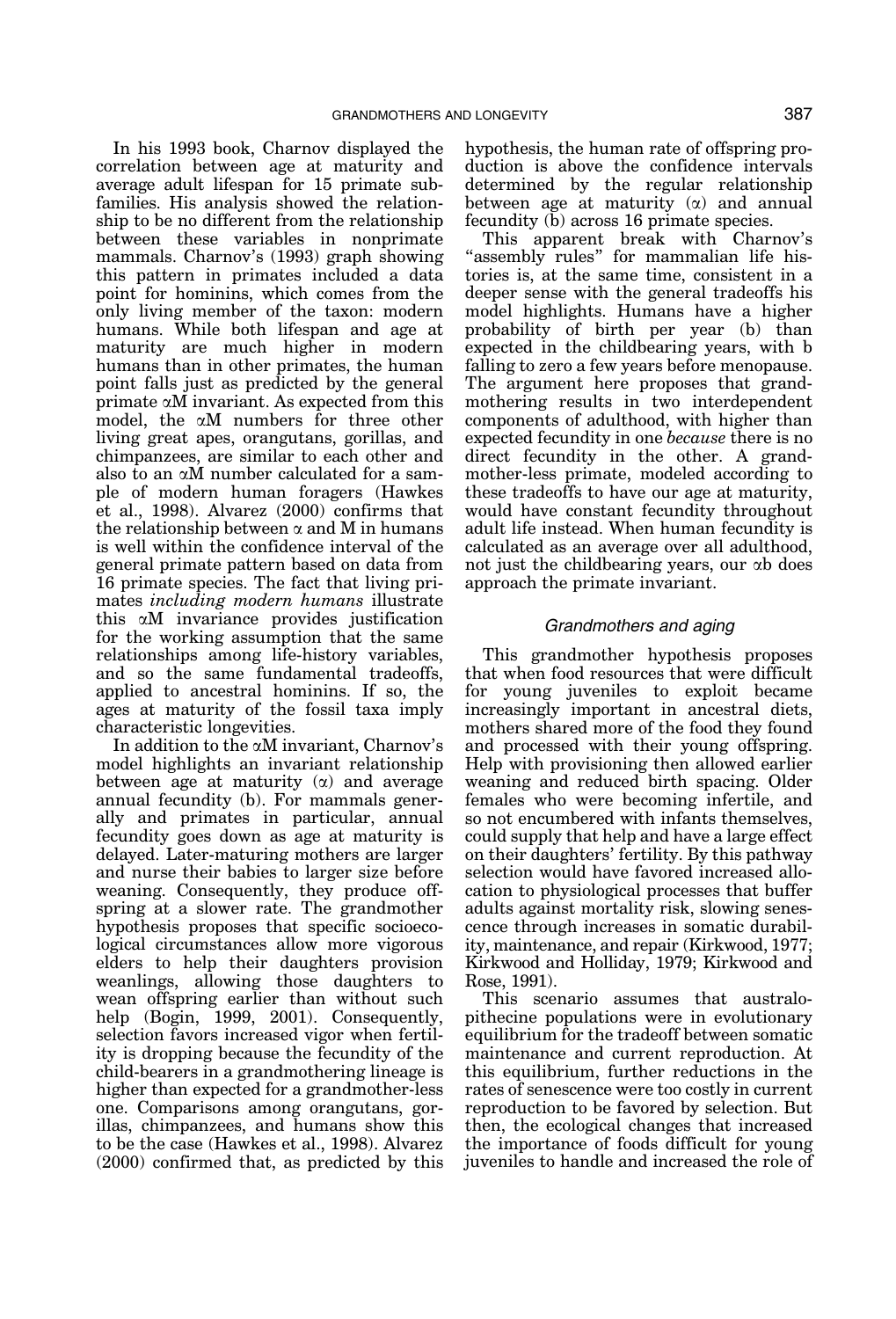maternal provisioning changed these payoffs. Females who were slightly more vigorous as their own fertility was ending could increase the fertility of their daughters. Increased somatic effort would impose a cost on current reproductive effort: more vigorous longer-lived females would allocate less to their own current reproduction. But sufficient benefit from the help of elders could compensate that cost, resulting in selection for greater longevity. Net higher fertility for the child-bearers would give a selective advantage to lineages with increased vigor at later ages. This would slow further the already slow life history of our australopithecine ancestors.

Selection for greater longevity by this pathway could not delay the age-specific termination of fertility. Grandmothers with infants of their own would be less able to help their daughters. The cost of a more durable soma (lower reproductive effort from longer-lived mothers) in lineages with longer fertile spans would then go uncompensated. Thus, selection would favor less somatic effort and life histories collapse back to the ancestral chimpanzee-like equilibrium. Longer-lived lineages would maintain their slower life histories only by maintaining the ancestral age of menopause.

## HUMAN/CHIMPANZEE COMPARISONS

This scenario depends on the inference that australopithecines had life histories similar to modern chimpanzees, while H. erectus/ergaster had life histories more similar to modern humans. Among the comparisons between humans and chimpanzees that are pertinent to it, I consider two here. If an ancestral age-specific fertility decline persisted through australopithecines to genus Homo, and if chimpanzees maintain a similar ancestral pattern, then we should be similar to chimpanzees in our age-related fertility declines. On the other hand, grandmothering in genus Homo is hypothesized to favor increased longevity. We should be different from chimpanzees in our somatic durability and age-specific somatic performance.

#### Age-specific fertility decline

Measurements of the day-specific probabilities of conception controlling intercourse behavior show fertility declines in women beginning just after the mid-20s (Dunson et al., 2002). In industrial societies women in their 40s have few babies (e.g., Fretts et al., 1995), a pattern that also holds among modern foragers (Howell, 1979; Hill and Hurtado, 1996). Almost all last births are before 45. Data on chimpanzees are extremely limited by comparison. Conceptions rates per cycle in captivity are reported to be five times higher in females age 15–25 than in those age 35–48 (Graham, 1986). The ages of older adults are often not known in captivity, and known more rarely in the wild. Goodall (1986) estimated that Flo, the famous matriarch of the Gombe population, had her last birth in her early 40s. Flo's daughter Fifi, whose estimated birth is 1958, had her eighth baby in 1998. Sugiyama (1994) reports a few births to mothers estimated to be between 40 and 44 at Bossou. Based on those data, Gage (1998:209) estimates that ''the end of the reproductive career ... is similar for Pan and humans.''

Comparing ages at menopause is more difficult, in part because menopause is harder to document even in humans. Treolar's (1981) dataset, based on longitudinal records, remains one of the best. Subjects initially recruited as students at the University of Minnesota recorded each menstruation and their daughters enrolled at menarche. In this well-nourished population, normal menopause ranged widely from early 40s to late 50s, with mean and mode for women not using hormone interventions about 51. Samples from other countries suggest there may be variation among different human populations. Some show earlier peaks and nutrition and other health practices may affect the timing of menopause, although measurement problems plague these comparisons (Gosden, 1985; Wood, 1994; Leidy, 1994).

In contrast to the large human datasets, there are few data on menopause in chimpanzees — in part because chimpanzees rarely live to menopausal ages. However, endocrine profiles published on two long captive subjects show them to be perimenopausal at ages 48 and 50, respectively (Gould et al., 1981), near the central tendencies of the human distribution. In addition to the two chimpanzees (Pan troglodydes), this study also included one bonobo (Pan paniscus). Estimated to be over 40 but younger than the other two, she was no longer cycling. Her hormone profiles and ovarian histology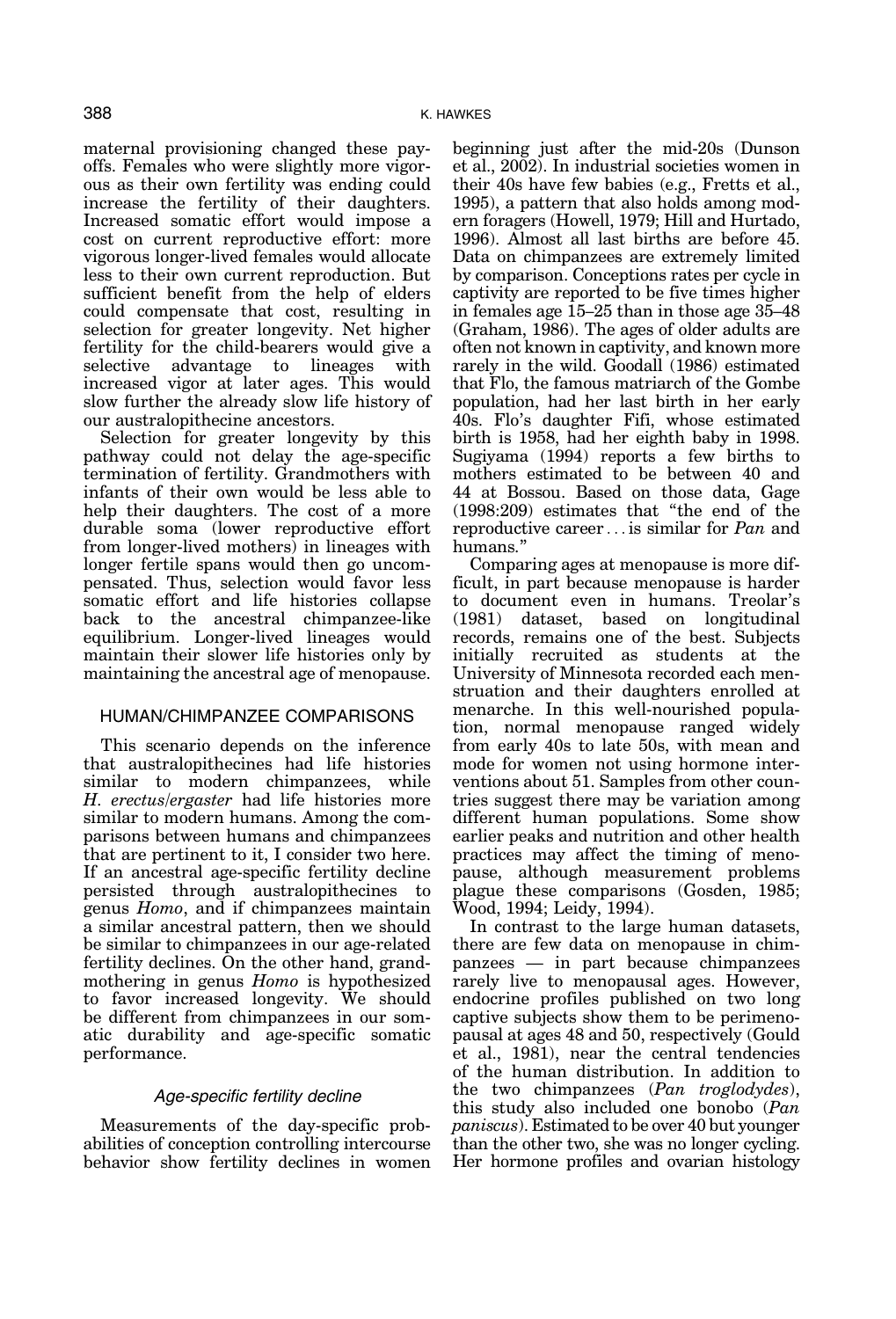confirmed that she had passed menopause. This provides another data point consistent with the premise that genus *Pan* and genus Homo have similar menopausal ages.

These limited data on age-specific fertility declines and menopause are consistent with the proposition that the ancestral age at menopause has been maintained in our lineage. However, some biochemical constraint, not an absence of directional selection, could also account for these similarities. Mammalian reproductive physiology makes this seem initially plausible. Although women, like most other mammals, reach menopause when a fixed stock of oocytes is depleted (Gosden, 1985; Richardson et al., 1987; vom Saal et al., 1994; Wood 1994), the similarity between human and chimpanzee menopause could result from an upper age limit on oocyte viability of about 50 years. But two kinds of evidence, interspecific variation in the size and depletion rates of initial oocyte stocks, and the longer fertile spans in other species suggest that selection can delay the age at menopause when there is net benefit for continued fertility at later ages.

First, the variation between and within species in both the size of the initial stock of oocytes and the rate at which these are lost is substantial (Finch, 1990; Finch and Kirkwood, 2000). Humans begin with an average of several million oocytes attained in the first few months of fetal life, reduced to less than a million before birth, with most of the remaining lost before puberty (Block, 1953). Number of ovulations is not a likely predictor of age at menopause, since less than 0.01% of the initial stock is ever actually ovulated. Across the mammals, the store of oocytes remaining at maturity varies with lifespan (Gosden and Telfer, 1987). Those stocks are larger in species with longer potential lives and the rate of loss during adulthood may be slower in longer-lived species (Gosden and Telfer, 1987). The crossspecies variation suggests that selection can and does adjust both of these variables.

The second line of evidence consistent with the view that menopause at 50 is not set by physiological constraints on oocyte viability comes from other long-lived mammals. Both Asian (Sukumar et al., 1997) and African elephants (Moss, 2001) continue to have successful births into their seventh decade, 20 years longer than women do. In some cetaceans fertility continues to even later

ages. Antarctic fin whales are found pregnant into their 80s (Mizroch, 1981). With recent evidence that maximum lifespans reach well over 100 years in bowhead whales (George et al., 1999), data on late age fertility in this species will be of special interest.

Overall then, the available data on ages at last birth and menopause in chimpanzees show age-specific fertility declines in that species not substantially different from our own. Mammalian fertility, however, can extend to much older ages than it does in humans. This evidence is consistent with the argument that ancestral age-specific fertility declines have been maintained in our lineage, perhaps conserved by stabilizing selection.

#### Distinctively human design for longevity

While ages at terminal fertility and menopause appear to be similar in humans and chimpanzees, we differ from them and from other primates in our general vigor at these ages and our high probability of decades of menopausal survival (Pavelka and Fedigan, 1991). Goodall (1986:81) classified Gombe chimpanzees as moving from middle to old age at 33. Among the few in her study population who lived that long, she noted frailty, emaciation, slow movement, and difficulty in climbing. ''Whether or not the lives of these individuals were complicated by disease during their last months, there can be little doubt that old age itself was primarily responsible for their deaths'' (1986:104).

Wide recognition of human postmenopausal longevity has, however, not led to consensus that perimenopausal vigor and postcycling survival are distinctive characteristics of our evolutionary design. None dispute that we have ''the maximum lifespan of the terrestrial animals'' (Smith and Tompkins, 1995:258), but the reasons for this continue to be debated. I first review demographic data from various human populations to show that life expectancy at birth is a misleading index of longevity and that changes in mortality with age are regular enough to suggest a ''characteristic pattern'' in our species. Then, noting the possibility that a distinctively human pattern of adult mortality could be an artifact of our unusual economic interdependence and cooperation, I turn to physiological measures that index cross-species differences in the rate of senescence.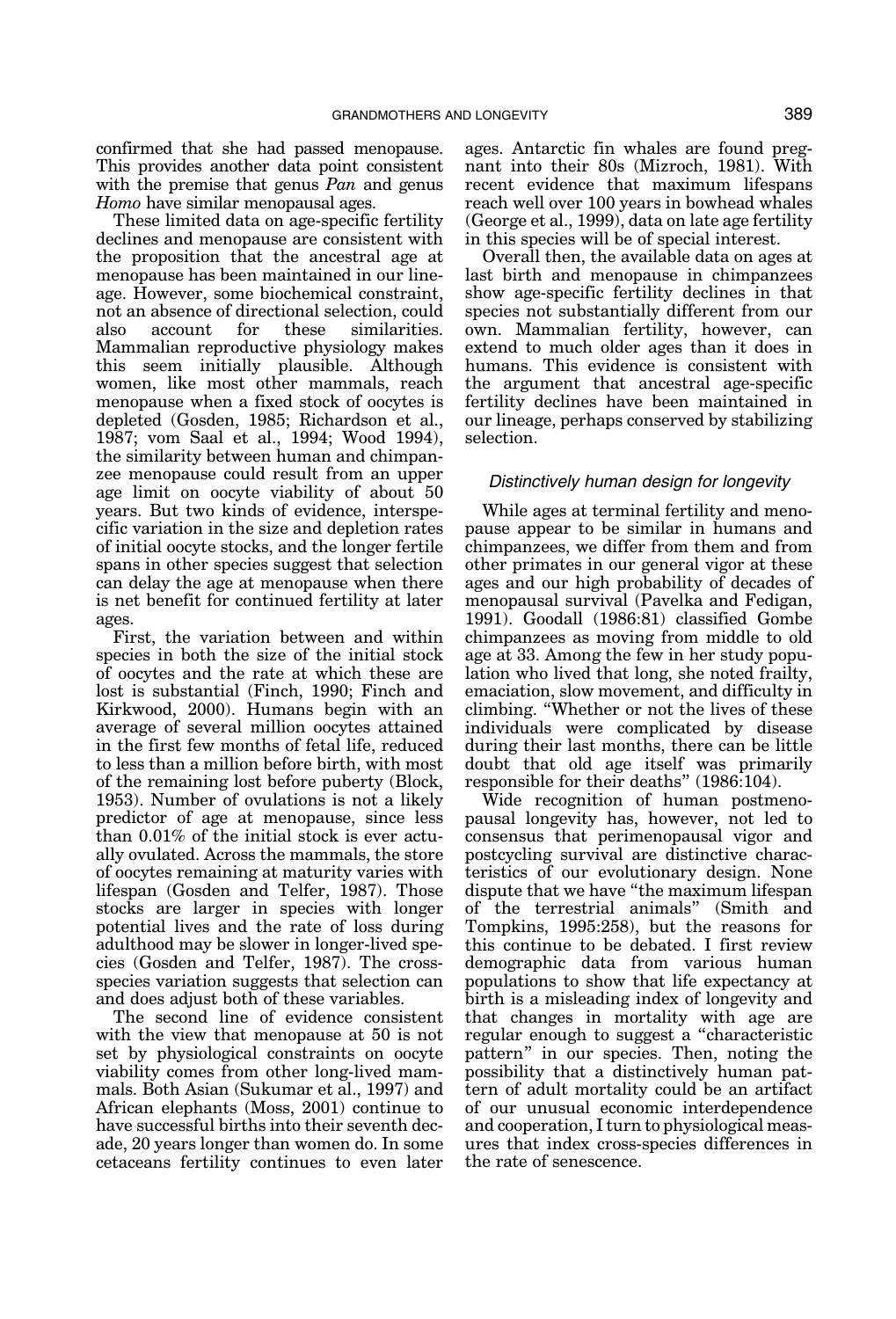Demography. Some investigators argue that, rather than a species characteristic, human potential longevity is a recent novelty (e.g., Olshansky et al., 1998). In most of the US, western Europe, and Japan, newborns can now expect to live about 80 years, while historical demography and population profiles in traditional settings show life expectancies less than four decades. Life expectancies at birth, however, are strongly affected by rates of infant and juvenile mortality (e.g., Bailey, 1987; Smith DWE, 1993; Lee, 1997). There is no credible evidence of any change in maximum human lifespan over historical time (Austad, 1997).

French historical demography, for example, illustrates this point. Life expectancy was only 39 in 1850, compared to double that in 1985 (Keyfitz and Fleiger, 1968, 1990). The difference between these two time periods is not, however, a change in maximum life spans but a change in the rate of mortality at young ages. Since life expectancies are cohort averages, they reflect not only the long lives of those who die old but also the very short lives of those who die as infants and children. Even in mid-19th century France, with life expectancies less than 40, those who survived to adulthood had the prospect of a long life ahead. Of the girls who lived to adulthood, 72% then lived past 45, the age of terminal fertility, and the average number of years remaining for anyone who reached that age was more than two additional decades (Keyfitz and Fleiger, 1968, 1990).

Nineteenth-century France had an agrarian economy. If those vital rates depend on the use of domesticates, they would only have appeared within the last 10,000 years with the advent of agriculture. Demographic data from modern people who do not depend on domesticated food, however, show similar patterns of age-specific mortality. Three of the best-studied cases of modern hunter– gatherers, the !Kung of southern Africa (Howell, 1979), the Ache of South America (Hill and Hurtado, 1996), and the east African Hadza (Blurton Jones et al., 1992, 2002), represent populations in different environments with distinct recent genetic histories. All show patterns of age-specific survival very like those reported for 19thcentury France. Life expectancies at birth are less than four decades in all these cases due to infant and juvenile mortality. On reaching adulthood most women live past their mid-40s, the age of terminal fertility,

and those who do have an average of more than 20 years of life still ahead.

Using Hamilton's (1966) method for computing the force of mortality, the instantaneous death rate for each age class, underscores the similarity in patterns of senescent mortality in human populations with diverse economies and recent genetic histories. Figure 1 plots demographic data from France in 1985, 1950, 1900, and 1850. Although life expectancies double over this time period, the age-specific mortality risks among adults are similar. Figure 2 shows the force of mortality calculated for the three hunter–gatherer populations, the !Kung (Howell, 1979), the Ache (Hill and Hurtado, 1996), and the Hadza (Blurton Jones et al., 2002).

The unusual postmenopausal longevity of humans is especially clear when we are compared with other primates (Pavelka and Fedigan, 1991, 1999). In macaque and baboon populations (Pavleka and Fedigan, 1999; Packer et al., 1998), reaching the age of terminal fertility is the luck of only a very few individuals. Less than 5% of those reaching adulthood live past that. Chimpanzees mature later and have longer adult lifespans than do macaques and baboons. In captivity a few more females live past childbearing age (Caro et al., 1995). But among chimpanzees in the wild (Hill et al., 2001) only about 5% of the adult females are past the likely age of terminal fertility — so few they are all but invisible statistically. This contrasts with about one-third of adult females beyond childbearing age in human foraging populations (Hawkes et al., 2003).

Figure 3 combines the hunter–gatherer cases, mid-19th century France, and the Taiwanese peasants of 1900, the dataset Hamilton (1966) used himself. While the differences among these modern human populations are not negligible, the similarities are striking. Similarities in the shape of changes in mortality with increasing age, even when the particular causes of death vary (Preston et al., 1972; Finch et al., 1990; Gavrilov and Gavrilov, 1991; Hill and Hurtado, 1996) seem a ''species signature'' of aging that is especially clear when the human populations are contrasted with chimpanzees (Fig. 3; chimpanzee data from Hill et al., 2001). Senescent mortality (the fraction of deaths above baseline — the lowest age-specific mortality) increases much earlier and more steeply for chimpanzees.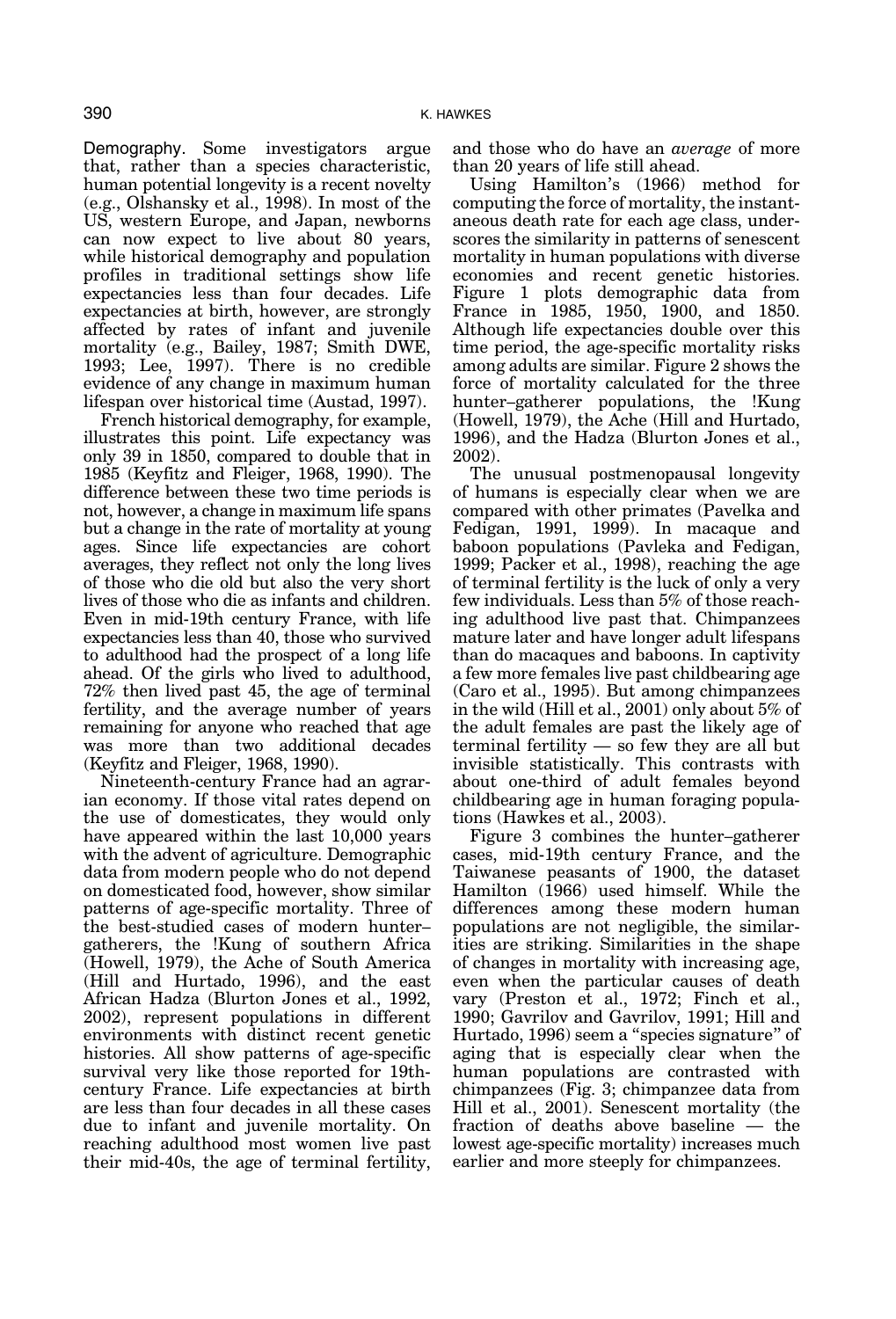

Age by 5 year intervals

Fig. 1. Instantaneous age-specific mortality risk (Hamilton, 1966) calculated from historical demography (Keyfitz and Fleiger, 1968, 1990). Probability of death during a 5-year age class indicated on the y axis, age on the x axis.



Age by 5 year intervals

Fig. 2. Instantaneous age-specific mortality risk (Hamilton, 1966) calculated for three contemporary hunter– gatherer populations. Probability of death during a 5-year age class indicated on the y axis, age on the x axis. !Kung from Howell (1979); Ache from Hill and Hurtado (1996); Hadza data Blurton Jones et al. (2002).

The inference from historical and ethnographic demography that substantial longevity is a characteristic feature of human populations has been challenged by age distributions of archaeological skeletal assemblages (Weiss, 1973; Trinkaus, 1986, 1995; Austad, 1997). Remains from individuals estimated to be over 60 at death are rare, supporting skepticism about the generality of the demographic patterns found among living populations. But new sources of error are introduced in constructing population profiles from archaeological assemblages. Two especially important sources of bias are revealed by cases in which historical records provide independent evidence of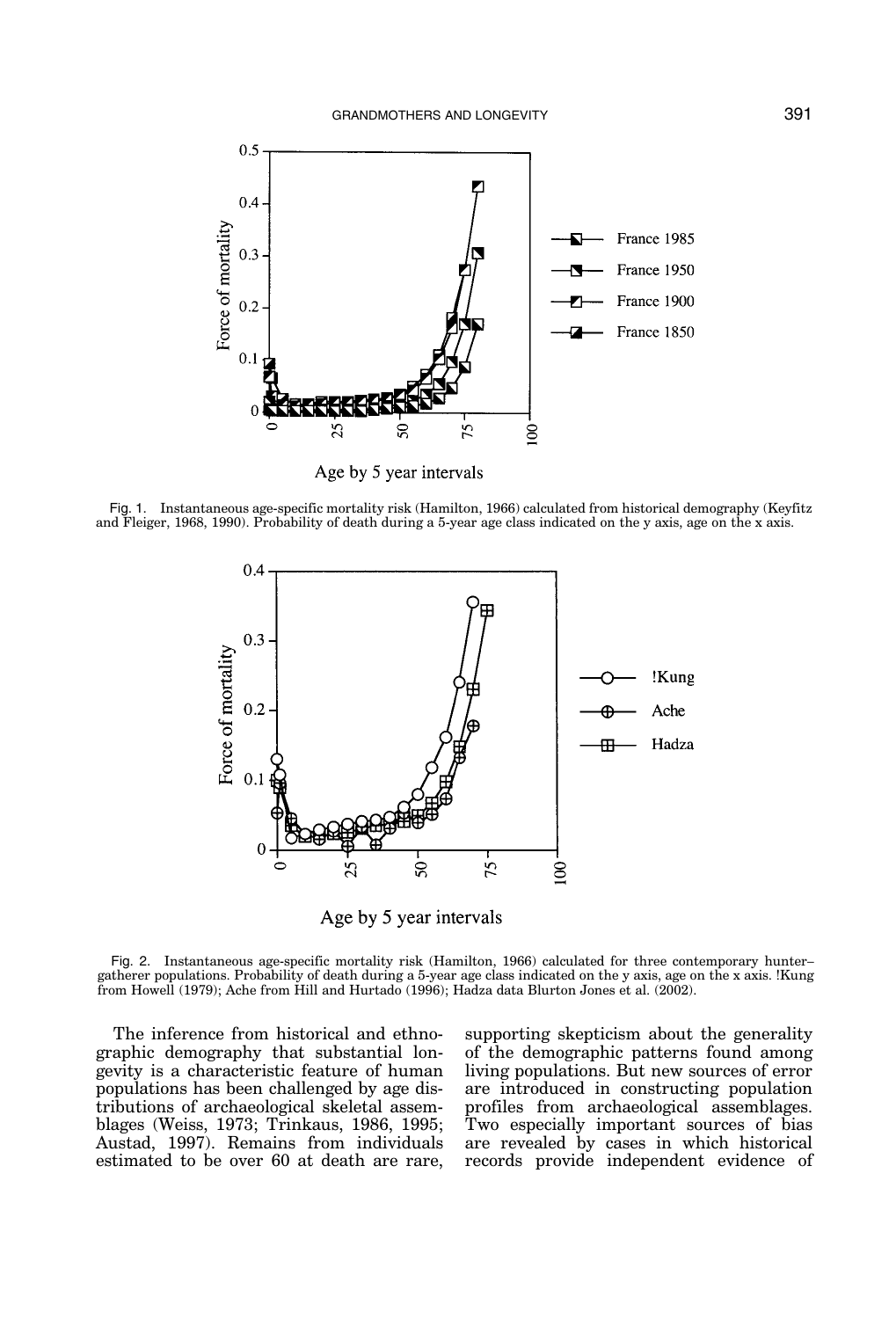

Age by 5 year intervals

Fig. 3. Instantaneous age-specific mortality risk (Hamilton, 1966) for two preindustrial agricultural and three hunter–gatherer human populations and for wild chimpanzees. Probability of death during a 5-year age class indicated on the y axis, age on the x axis. French historical demograph from Keyfitz and Fleiger (1968); Taiwan peasant farmer data used by Hamilton (1966); !Kung from Howell (1979); Ache from Hill and Hurtado (1996); Hadza from Blurton Jones et al. (2002); chimpanzee data (smoothed) from Hill et al. (2001).

the age of individuals interred. Not only are the bones of the old and the young disproportionately unlikely to sustain long preservation, the ages of adults are also systematically underestimated (Walker et al., 1988; Paine, 1997). Standard aging techniques applied to samples of known ages illustrate the pervasiveness of the problem (Bocquet-Appel and Masset, 1982; Key et al., 1994). Analysts have repeatedly shown that the cemetery profiles do not represent sustainable living populations (e.g., Howell, 1982; Bermudez de Castro and Nicolas, 1997).

Biases in the other direction, novel features of the modern world that might extend longevities in ethnographically known foraging populations, have also been explored. Living people are now everywhere affected to some degree by global networks of interaction (Wolf, 1982; Schrire, 1994; Blurton Jones et al., 1996). Blurton Jones et al., (2002) examined the possible effects that interaction with agricultural neighbors as well as some access to Western medicines might have on Hadza demography. Even the most generous estimates of neighbor interactions, regional medical services, and the ethnographers' own possible effects make only negligible differences in the population parameters initially reported (Blurton Jones et al., 2002).

These patterns are consistent with the argument that modern humans have a distinctive design for longevity. But human dependence on culture might provide an alternative explanation for potentially longer human lives. When Lee (1968) estimated that 10% of the people in his !Kung study population were over 60, he used the estimate to underline his observation that hunter–gatherers meet their needs more easily than often expected. He emphasized not only the time they spent in food procurement, but also their economic cooperation and food sharing. The longevity of humans might result from resource pooling and community support that reduces fatalities otherwise likely to follow illness, injury, or foraging failures. If greater human longevity results from distinctively human patterns of cooperation and interdependence, the demographic differences between foraging people and chimpanzees might greatly overestimate underlying patterns of age-specific frailty. A cultural safety net, rather than a fundamental shift in rates of senescence, could be the reason for our longer lives.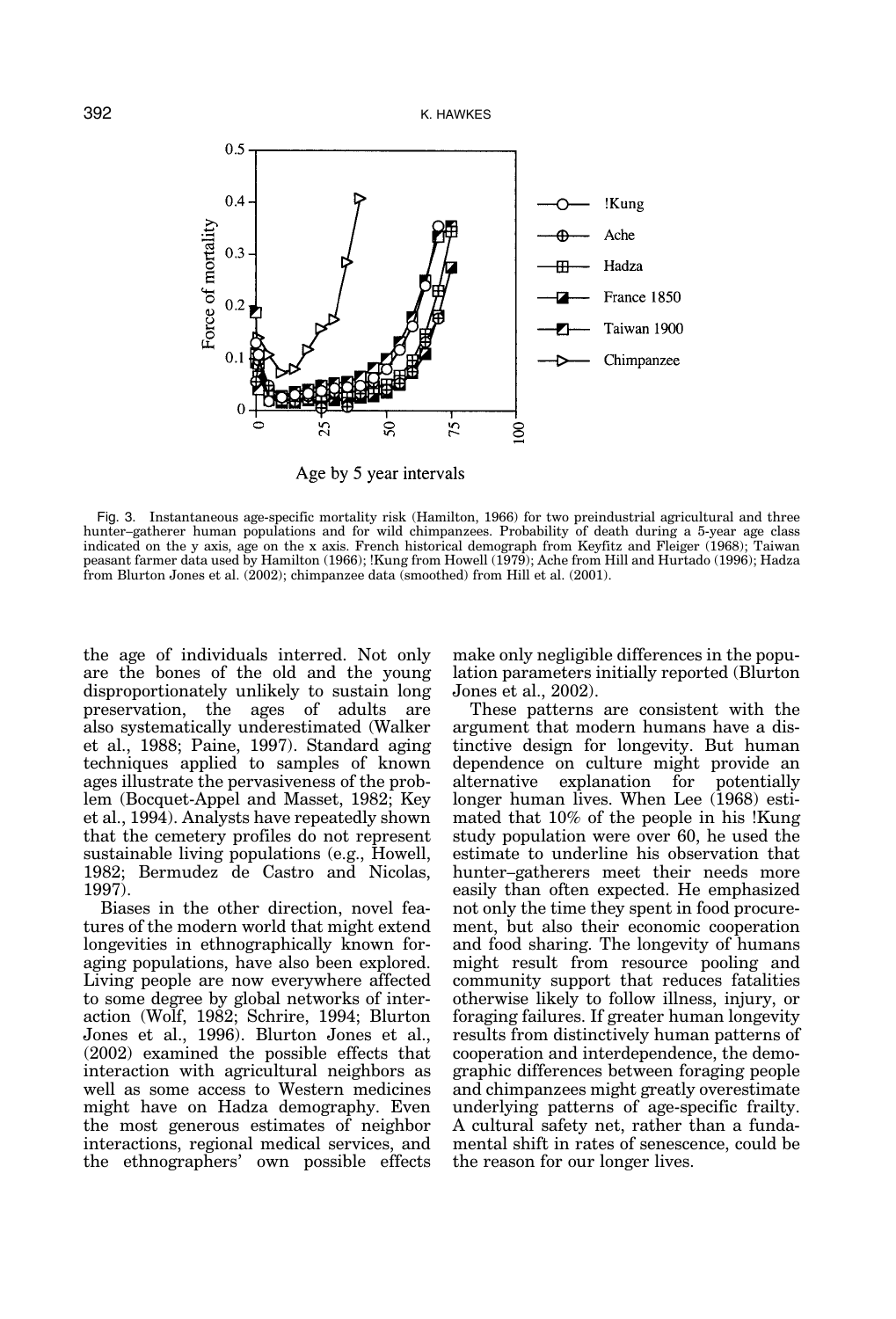Physiological aging. If the difference between chimpanzee and human longevities reflects real differences in aging rates, and mechanisms of maintenance and repair are similar, differences in allocation to these mechanisms might be directly measurable. Evidence is mounting that ''modulators of the rate of aging'' are conserved over large evolutionary distances (Partridge and Gems, 2002:165). I summarize ideas and evidence about three physiological systems related to maintenance and repair: antioxidants, DNA repair, and age-related neuropathologies. All illustrate differences between humans and chimpanzees in somatic durability.

The accumulation of damage to cells as a result of metabolism is an important contributor to aging (Harman, 1957; Beckman and Ames, 1998; Finkel and Holbrook, 2000). This may explain how dietary restriction slows aging in a wide array of organisms (Holliday, 1989; Sohol and Weinruch, 1996; Yu, 1996; Lin et al., 2000; Hulbert and Else, 2000; Partridge and Gems, 2002). Cell lines from different mammalian species vary in their resistance to a variety of oxidative and nonoxidative stresses and the variation is correlated with species longevities (Kapahi et al., 1999). Both rates of free radical production (Barja et al., 1994) and the production of antioxidant mechanisms (Ku et al., 1994) also correlate with species longevity. This work provides a foundation for expecting design for greater longevity in humans than chimpanzees to be reflected in differences in the management of oxidative damage at the cellular level. Some data are available on antioxidant production among primates showing that levels of the circulating antioxidants plasma urate (Ames et al., 1981) and super oxide dismutase (Tolmasoff et al., 1989) are substantially higher in humans than in chimpanzees.

Damage to DNA accumulates with time, so variation in cell responses to this damage should be correlated with aging rates (Tice and Setlow, 1985). Investigators have used UV-irradiation to damage cell lines and then measured subsequent DNA repair. Cell lines from different mammalian species show differing amounts of repair depending on species longevities. In human cell lines DNA repair is much greater than in cell lines from other primates (Hart and Setlow, 1974). That sample did not include chimpanzees but it did include gorillas. To the extent that gorillas can serve as a proxy for chimpanzees (who

are themselves used here as a proxy for australopithecines), this is more evidence that humans are designed for greater longevity than were ancestral hominins.

Alzheimer-like neuropathologies increase with age in most primates just as they do in humans (Finch and Sapolsky, 1999). Unlike other primates, however, where the proliferation of senile plaques can begin before the age of menopause, these neuropathologies are generally delayed well past menopause in humans. When the same two chimpanzees found to be perimenopausal at ages 48 and 50 (Gould et al., 1981) died (at 56 and 59) they showed no sign of cognitive impairment (Gearing et al., 1994). However, autopsy revealed modest accumulation of brain amyloid (Gearing et al., 1994) which may represent presymptomatic or early symptomatic Alzheimer's disease (Morris et al., 1996). This would be consistent with earlier aging in chimpanzees than humans. Finch and Sapolsky (1999) suggest that the delay in this kind of age-related decline in humans is associated with our unusually long postmenopausal survival linked to the benefits of grandmothering. They also hypothesize that the several genetic variants of apolipoprotein E that are found in humans but not in other primates may be implicated in the protection against these age-related neuropathologies in our species. One of the apo E variants most like the single isoform found in other primates is associated with an array of disease susceptibilities that are consistent with this hypothesis (Finch and Sapolsky, 1999).

### **CONCLUSIONS**

Like Washburn's elaboration of the hunting hypothesis, a grandmother hypothesis assumes that changing ecological circumstances favored a shift in foraging strategies that gave rise to our genus, with assistance for juveniles from kin other than mothers driving the shift. But this grandmother hypothesis uses a demographic perspective on life-history variation that gives our low adult mortality rates and remarkable longevity special importance.

The claim is that members of our genus began living longer not because they were kept alive when frail — although this does now happen, increasingly in many current populations. Instead, a change in selection pressures that favored increased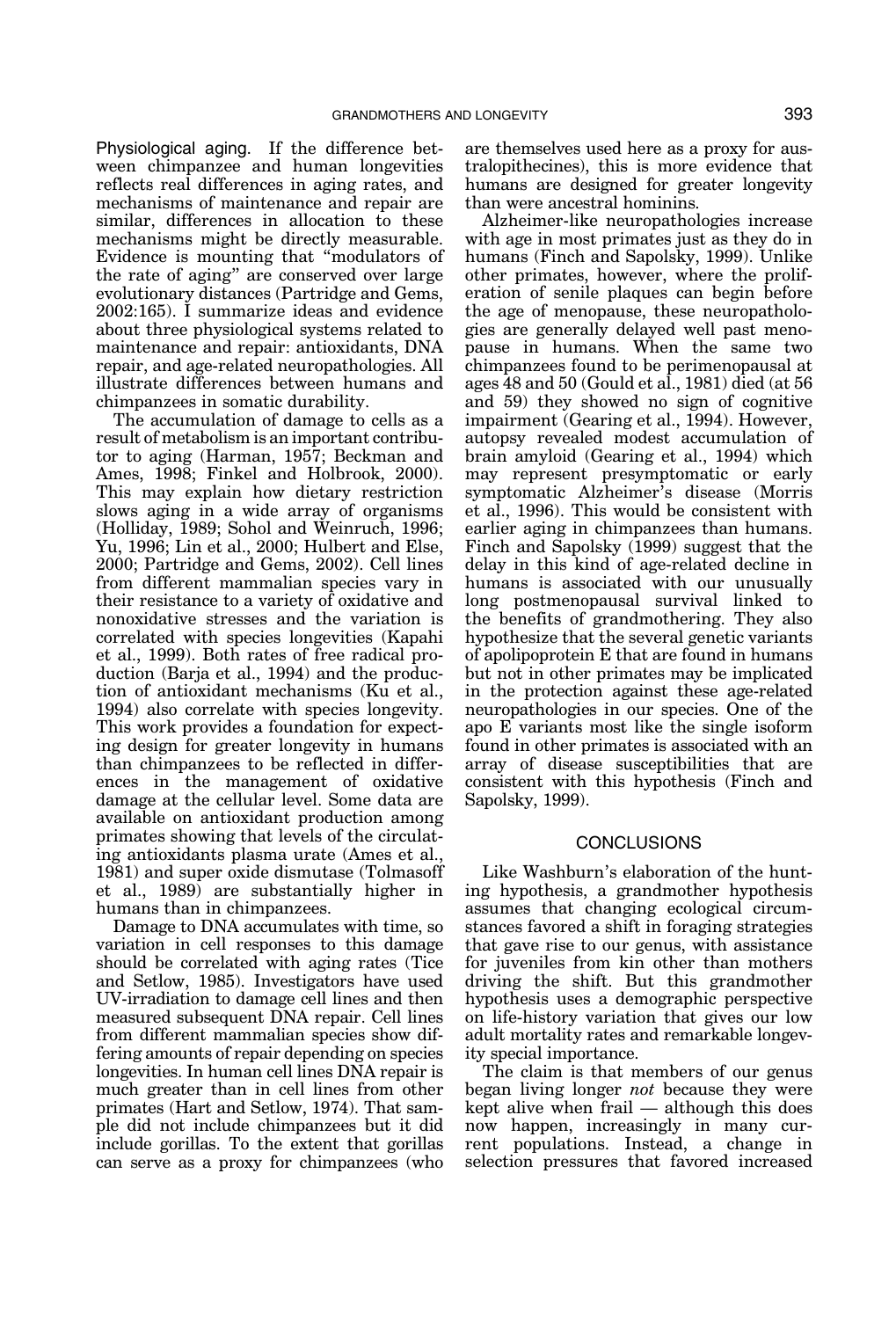allocation to somatic durability resulted in slower aging in our genus. Greater longevity in turn favored later ages of maturity. Australopithecines with chimpanzee-like life histories had maintained a different equilibrium in which reproductive and other physiological systems senesced in tandem. When ecological changes resulted in more mother–child food sharing, the cost of variants that reduced senescent mortality in ancestral populations were outweighed by the benefits due to more vigorous grandmothers' help. This resulted in the evolution of genus Homo.

Instead of linking late maturity to the developmental requirements of large-brained juveniles, the grandmother hypothesis derives our late maturity from our design for longevity. Later maturity also means that older juveniles, gaining benefits from delaying their own reproduction, could provide another source of help for younger siblings. Fathers may have helped sometimes. But ancient men, like other males (Hawkes et al., 1995), especially other primates (Smuts, 1987, Smuts and Gubernick, 1992; Van Schaik and Paul, 1996), and like modern men (Hurtado and Hill, 1992; Bliege Bird, 1999; Blurton Jones et al., 2000; Hawkes et al., 2001), could not have escaped the pressures of male competition that often make mating effort take priority over paternal investment (Williams, 1966a; Trivers, 1972; Hawkes and Bliege Bird, 2002; O'Connell et al., 2002b). The grandmother hypothesis, unlike the hunting hypothesis, does not assume that cooperation in child-rearing either depends on or necessarily gives rise to nuclear families.

Hrdy (1999, 2001) has characterized humans as cooperative breeders. Noting that nonmaternal helpers, or allomothers, play an especially important role in rearing human children, she links a greater human ambivalence about maternal investment in particular offspring to our greater need for help. "A human mother's commitment to her infant should be linked to how much social support she herself can expect'' (Hrdy, 2001:58). Most other primates postpone the next offspring as long as the previous one is still dependent. The grandmother hypothesis explains how we came to do otherwise, deriving the evolution of our need for help from the postmenopausal longevity that supplied more candidates for allomothering. Vigorous peri- and postmenopausal women, overlapping infants

and toddlers, as well as prereproductive adolescents, are part of a systematically interrelated suite of life-history features. Together these features make social circumstances especially important, and so make maternal sensitivity to them especially advantageous.

A growing proportion of adults in senior age ranks in many contemporary human populations is clearly a recent novelty (Vaupel et al., 1998; Oeppen and Vaupel 2002). This large fraction of elders now surviving in spite of senescent frailty presents economic, medical, political, and social challenges that can hardly be overestimated (Tuljapurkar et al., 2000). But those facts should not obscure the strength of the evidence that adult lives substantially longer than those of the other apes are ''normal'' for our species, yet our age-specific fertility decline and menopause appears to differ little from chimpanzees. The models and evidence reviewed here employ the widely used assumption that chimpanzees can serve as a life-history analog to human ancestors. If australopithecines had ape-like life histories, the effects of senescence on adult mortalities could have been very large.

Demographic comparisons between foraging chimpanzees and people (Fig. 3) show not only the earlier, steeper climb in senescent mortality in chimpanzees, the baseline ''initial mortality'' rate is also higher for chimpanzees (Hill et al., 2001). While this lowest rate is conventionally used to estimate extrinsic mortality risk (e.g., Ricklefs, 1998), disposable soma ideas suggest that it would also include an intrinsic component in long-lived species. If mechanisms of maintenance and repair develop early in ontogeny, then more effective mechanisms for buffering mortality risks in adulthood would likely reduce the initial mortality rate as well (Finch et al., 1990).

Washburn argued effectively for the use of comparisons with other primates to discover what happened in human evolution. When he advanced the hunting hypothesis the frequency and importance of hunting among chimpanzees, now so well documented (e.g., Goodall, 1986; Boesch and Boesch, 1989; Stanford, 1996, 1999; Mitani et al., 2002), was unknown. In addition to the essential value of those and other behavioral comparisons between these species (e.g., de Waal 2001), genetic comparisons now promise the possibility of detailed evidence about human evolution (Varki, 2000; Gagneux and Varki,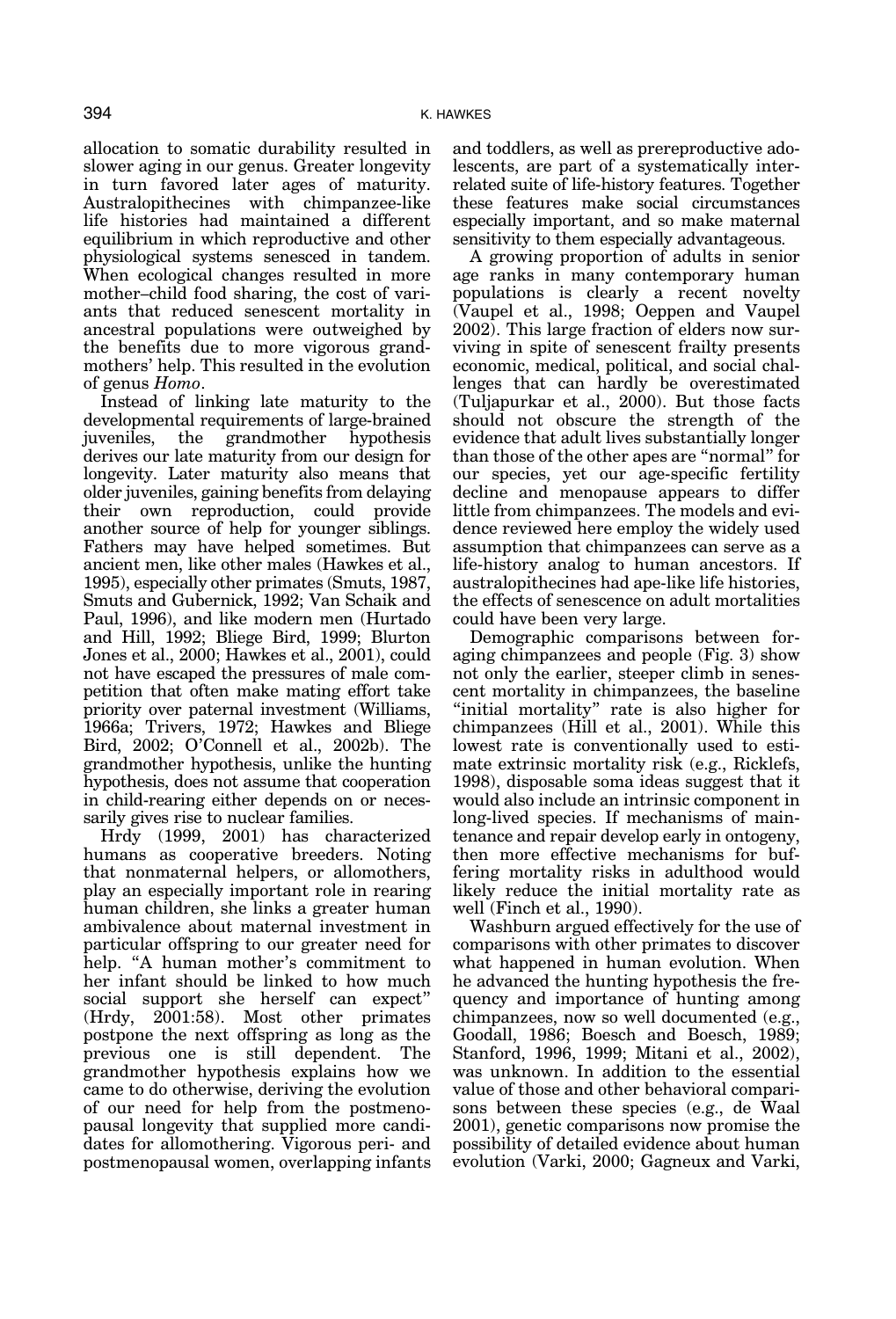2001; Enard et al., 2002). More work focused especially on life-history comparisons is also in order, including comparisons in agerelated physiology (Erwin et al., 2001) and in molecular and cellular processes associated with somatic development, maintenance, and repair.

#### ACKNOWLEDGMENTS

I thank H.P. Alvarez, N.G. Blurton Jones, E.L. Charnov, C.E. Finch, N. Howell, T.B.L. Kirkwood, R.G. Klein, C.W. Kuzawa, L.G. Moore, J.F. O'Connell, and G.C. Williams for useful comments and good advice.

#### LITERATURE CITED

- Aiello LC, Wells JCK. 2002. Energetics and the evolution of genus Homo. Annu Rev Anthropol 31:323–338.
- Aiello LC, Wheeler PK. 1995. The expensive-tissue hypothesis: the brain and the digestive system in human and primate evolution. Curr Anthropol 36:199–221.
- Alvarez HP. 2000. Grandmother hypothesis and primate life histories. Am J Phys Anthropol 133:435–450.
- Ames BN, Cathcart R, Schwiers E, Hochstein P. 1981. Uric acid provides an antioxidant defense in humans against oxidant- and radical-caused aging and cancer: a hypothesis. Proc Natl Acad Sci USA 78:6858–6862.
- Anton SC. 2001. Growth and life history in Homo erectus. AAPA Abstracts Am J Phys Anthropol 114:32–33.
- Austad SN. 1997. Postreproductive survival. In: Wachter KW, Finch CE, editors. Between Zeus and the salmon. Washington, DC: National Academy Press. p 161–174.
- Bailey WG. 1987. Human longevity from antiquity to the modern lab: a selected, annotated bibliography. New York: Greenwood Press.
- Barja G, Cadenas S, Rojas C, Perez-Campo R, Lopez-Torres M. 1994. Low mitochondrial free radical production per unit  $O_2$  consumption can explain the simultaneous presence of high longevity and high aerobic metabolic rate in birds. Free Rad Res 21:317–327.
- Beckman, KB, Ames BN. 1998. The free radical theory of aging matures. Phys Rev 78:547–581.
- Bermudez de Castro, JM, Nicolas, ME. 1997. Paleodemography of the Atapuerca-Sima de los Huesos Middle Pleistocene hominid sample. J Hum Evol 33:333–355.
- Bliege Bird R. 1999. Cooperation and conflict: the behavioral ecology of the sexual division of labor. Evol Anthropol 8:65–75.
- Blumenschine RJ. 1987. Characteristics of an early hominid scavenging niche. Curr Anthropol 28:383–407.
- Blurton Jones NG, Hawkes K, O'Connell JF. 1989. Studying costs of children in two foraging societies: implications for schedules of reproduction. In: Standon V, Foley R, editors. Comparative socioecology of mammals and man. London: Blackwell. p 365–390.
- Blurton Jones NG, Smith LC, O'Connell JF, Hawkes K, Kamazura C. 1992. Demography of the Hadza, an increasing and high density population of savanna foragers. Am J Phys Anthropol 89:159–181.
- Blurton Jones NG, Hawkes K, O'Connell JF. 1996. The global process and local ecology: how should we

explain differences between the Hadza and !Kung? In: Kent S, editor. Cultural diversity among twentieth century foragers: an African perspective. Cambridge, UK: Cambridge University Press. p 159–187.

- Blurton Jones NG, Marlowe F, Hawkes K, O'Connell JF. 2000. Paternal investment and hunter–gatherer divorce. In: Cronk L, Chagnon N, Irons W, editors. Adaptation and human behavior; an anthropological perspective. New York: Aldine de Gruyter. p 61–90.
- Blurton Jones NG, Hawkes K, O'Connell JF. 2002. The antiquity of post-reproductive life: are there modern impacts on hunter–gatherer post-reproductive life spans? Am J Hum Biol 14:184–205.
- Binford LR. 1981. Bones: ancient men and modern myths. New York: Academic Press.
- Block E. 1953. Quantitative morphological investigation of the follicular system in newborn female infants. Acta Anat 17:201–206.
- Blueweiss L, Fox H, Kudza V, Nakashima D, Peters R, Sams S. 1978. Relationships between body size and
- some life history parameters. Oecologica 37:257–272. Bocquet-Appel J-P, Masset C. 1982. Farewell to paleodemography. J Hum Evol 11:321–333.
- Boesch C, Boesch H. 1989. Hunting behavior of wild chimpanzees in Tai National Park. Am J Phys Anthropol 78:547–573.
- Bogin B. 1999. Patterns of human growth, 2nd edition. Cambridge, UK: Cambridge University Press.
- Bogin B. 2001. The growth of humanity. New York: Wiley-Liss.
- Bonner JT. 1965. Size and cycle: an essay in the structure of biology. Princeton, NJ: Princeton University Press.
- Bromage T. 1987. The biological and chronological maturation of early hominids. J Hum Evol 16: 257–272.
- Bromage T, Dean C. 1985. Reevaluation of the age at death of Plio-Pleistocene fossil hominids. Nature 317:525–538.
- Carey JR, Judge DS. 2001. Principles of biodemography with special reference to human longevity. Population; An English selection 13:9–24.
- Caro TM, Sellen DW, Parish A, Frank R, Brown DM, Voland E, Borgerhoff Mulder M. 1995. Termination of reproduction in nonhuman and human female primates. Int J Primatol 16:205–220.
- Cartmill M. 1993. A view to a death in the morning: hunting and nature through history. Cambridge, MA: Harvard University Press.
- Charnov EL. 1991. Evolution of life history variation in female mammals. Proc Natl Acad Sci USA 88:1134–1137.
- Charnov EL. 1993. Life history invariants: some explorations of symmetry in evolutionary ecology. Oxford: Oxford University Press.
- Charnov EL. 1997. Trade-off-invariant rules for evolutionarily stable life histories. Nature 387:393–394.
- Charnov EL. 2001. Evolution of mammal life histories. Evol Ecol Res 3:521–535.
- Charnov EL, Berrigan D. 1991. Dimensionless numbers and the assembly rules for life histories. Philos Trans R Soc Lond B 332:241–248.
- Charnov EL, Berrigan D. 1993. Why do female primates have such long lifespans and so few babies? Or, life in the slow lane. Evol Anthropol 1:191–194.
- Charnov EL, Schaffer WM. 1973. Life history consequences of natural selection: Cole's result revisited. Am Nat 107:791–793.
- Clegg M, Aiello LC. 1999. A comparison of the Nariokotome Homo erectus with juveniles from a modern human population. Am J Phys Anthropol 110:81–93.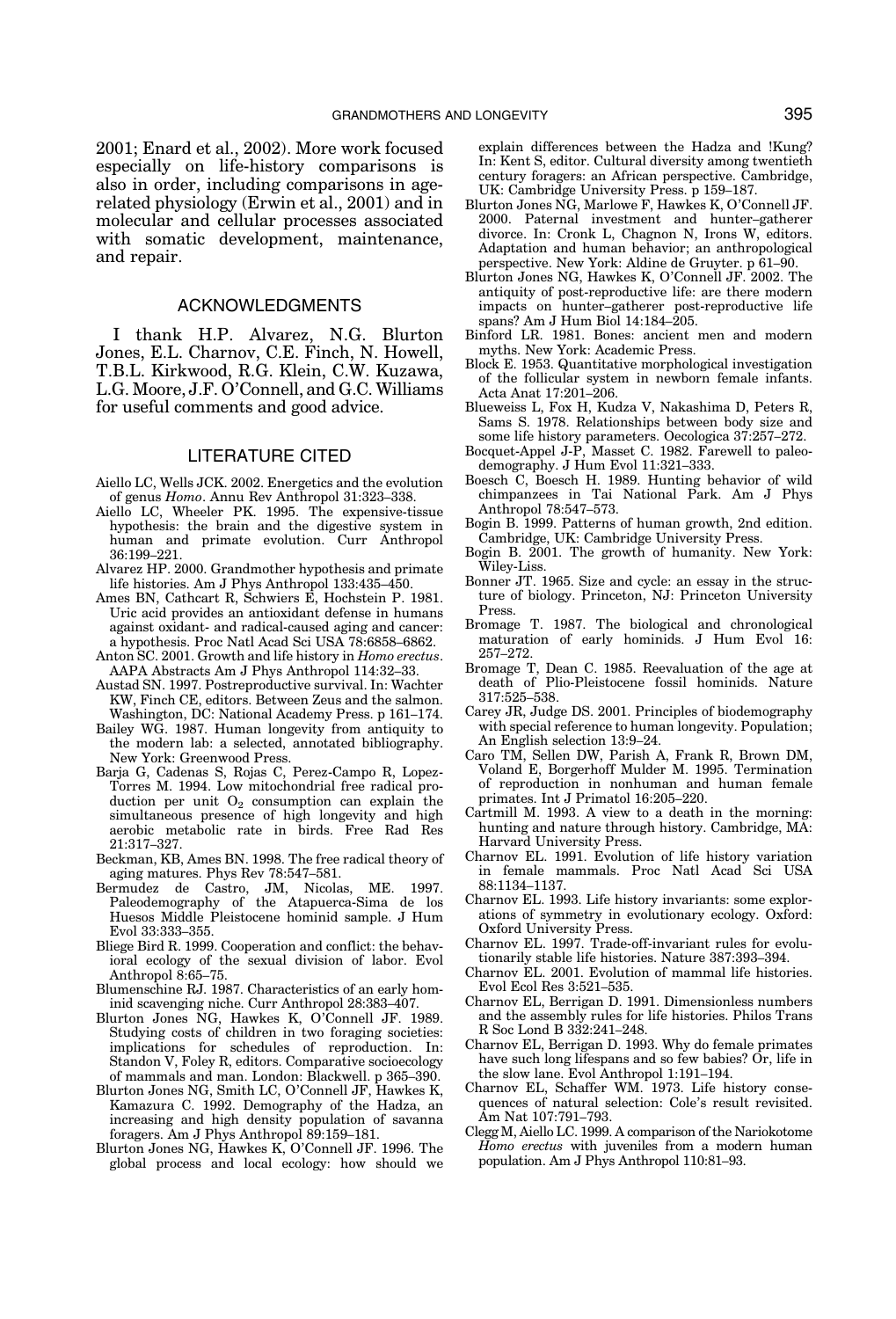- Cole LC. 1954. The population consequences of life history phenomena. Q Rev Biol 29:103–137.
- Collard M, Wood B. 1999. Grades among the African early hominids. In: Bromage TG, Friedemann S, editors. African biogeography, climate change, and human evolution. Oxford: Oxford University Press. p 316–327.
- Dart R. 1949. The predatory implemental technique of Australopithecus. Am J Phys Anthropol 7:1–38.
- Dart R. 1953. The predatory transition from ape to man. Int Anthropol Linguist Rev 1:201–217.
- De Waal FBM (ed.). 2001. Tree of origin: what primate behavior can tell us about human social evolution. Cambridge, MA: Harvard University Press.
- Dean C, Leakey MG, Reid D, Schrenk F, Schwartz GT, Stringer C, Walker A. 2001. Growth processes in teeth distinguish modern humans from Homo erectus and earlier hominins. Nature 414:628–631.
- Dominguez-Rodrigo M. 2002. Hunting and scavenging by early humans: the state of the debate. J World Prehist 16:1–54.
- Dunson DB, Colombo B, Baird DD. 2002. Changes with age in the level and duration of fertility in the menstrual cycle. Hum Reprod 17:1399–1403.
- Eisenberg JF. 1981. The mammalian radiations. Chicago: University of Chicago Press.
- Enard W, Przewworski M, Fisher SE, Lai CSL, Wiebe V, Kitano T, Monaco AP, Paabo S. 2002. Molecular evolution of FOXP2, a gene involved in speech and language. Nature 418:469–872.
- Erwin JM, Hof PR, Ely JJ, Perl DP. 2002. One gerontology: advancing understanding of aging through studies of great apes and other primates. In: Erwin JM, Hof PR, editors. Aging in nonhuman primates. Interdisciplinary topics in gerontology. Basel: Karger. 31:1–21.
- Finch CE. 1990. Longevity, senescence, and the genome. Chicago: University of Chicago Press.
- Finch CE. 1997. Comparative perspectives on plasticity in human aging and life spans. In: Wachter KW, Finch CE, editors. Between Zeus and the salmon. Washington, DC: National Academy Press. p 245–268.
- Finch CE, Kirkwood TBL. 2000. Chance, development, and aging. New York: Oxford University Press.
- Finch, CE, Sapolsky R. 1999. The evolution of Alzheimer disease, the reproductive schedule, and apoE isoforms. Neurobiol Aging 20:407–428.
- Finch CE, Tanzi R. 1997. Genetics of aging. Science 278:407–411.
- Finch CE, Pike MC, Whitten M. 1990. Slow mortality rate accelerations during aging in some animals approximate that of humans. Science 249:902–905.
- Finkel T, Holbrook NJ. 2000. Oxidants, oxidative stress and the biology of ageing. Nature 408:239–246.
- Fretts RC, Schmittdiel J, McLean FH, Usher RH, Goldman MB. 1995. Increased maternal age and the risk of fetal death. N Engl J Med 333:953–957.
- Gabunia L, Vekua A, Lordkipanidze D, Swisher CC III, Ferring R, Justus A, Nioradze M, Tvalchrelidze M,<br>Antón SC, Bosinski G, Jöris O, de Lumley M-A, Majsuradze G, Mouskhelishvili A. 2000. Earliest Pleistocene hominid cranial remains from Dmanisi, Republic of Georgia: taxonomy, geological setting, and age. Science 288:1019–1025.
- Gadgil M, Bosser W. 1970. Life history consequences of natural selection. Am Nat 104:1–24.
- Gage TB. 1998. The comparative demography of primates: with some comments on the evolution of life histories. Annu Rev Anthropol 27:197–221.
- Gagneux P, Varki A. 2001. Genetic differences between humans and great apes. Mol Phylogenet Evol 18:2–13.
- Gavrilov LA, Gavrilov NS. 1991. The biology of lifespan: a quantitative approach. Amsterdam: Harwood Academic.
- Gearing M, Rebeck WG, Hyman BT, Tigges J, Mirra SS. 1994. Neuropathology and apolipoprotein E profile of aged chimpanzees: implications for Alzheimer disease. Proc Natl Acad Sci USA 91:9382-9386.
- George JC, Bada J, Zeh J, Scott L, Brown L, O'Hara T, Suydam R. 1999. Age and growth estimates of bowhead whales (Balaena mysticetus) via aspartic acid racemization. Can J Zool 77:571–580.
- Goodall J. 1986. The chimpanzees of Gombe. Cambridge, MA: Harvard University Press.
- Gosden RG. 1985. Biology of menopause: the causes and consequences of ovarian ageing. London: Academic Press.
- Gosden RG. 1996. Cheating time: science, sex and ageing. London: Macmillan.
- Gosden RG, Telfer E. 1987. Numbers of follicles and oocytes in mammalian ovaries and their allometric relationships. J Zool Lond 211:169–175.
- Gould SJ. 1977. Ontogeny and phylogeny. Cambridge: Belknap Press of Harvard.
- Gould KG, Flint M, Graham, CE. 1981. Chimpanzee reproductive senescence: A possible model for the evolution of the menopause. Maturitas 3:157–166.
- Gowaty P. 1996. Battles of the sexes and the origins of monogamy. In: Black JM, editor. Partnerships in birds. Oxford: Oxford University Press. p 21–52.
- Graham CE. 1986. Endocrinology of reproductive senescence. In: Dukelow WR, Erwin J, editors. Comparative primate biology, vol. 3. Reproduction and development. New York: AR Liss. p 93–99.
- Haig D. 1993. Genetic conflicts of human pregnancy. Q Rev Biol 68:495–532.
- Haile-Selassie Y. 2001. Late Miocene hominids from the middle Awash, Ethiopia. Nature 412:176–181.
- Hamilton WD. 1966. The molding of senescence by natural selection. J Theor Biol 12:12–45.
- Harman D. 1957. Aging: a theory based on free radical and radiation chemistry. J Gerontol 2:298–300.
- Hart RW, Setlow RB. 1974. Correlation between deoxyribonucleic acid excision repair and lifespan in a number of mammalian species. Proc Natl Acad Sci USA 71:2169–2173.
- Harvey PH, Clutton-Brock TH. 1985. Life history variation in primates. Evolution 39:559–581.
- Harvey PH, Read AF. 1988. How and why do mammalian life histories vary? In: Boyce MS, editor. Evolution of life histories: patterns and process from mammals. New Haven, CT: Yale University Press. p 213–232.
- Harvey PH, Purvis A. 1999. Understanding the ecological and evolutionary reasons for life history variation: mammals as a case study. In: McGlade J, editor. Advanced ecological theory: principles and applications. Oxford: Blackwell Science. p 232–248.
- Harvey PH, Zammuto RM. 1985. Patterns of mortality and age at first reproduction in natural populations of mammals. Nature 315:319–320.
- Harvey PH, Promislow DEL, Read AF. 1989. Causes and correlates of life history differences in mammals. In: Standon V, Foley R, editors. Comparative socio-ecology of mammals and man. London: Blackwell. p 305–318.
- Hawkes K, Bliege Bird R. 2002. Showing-off, handicap signaling, and the evolution of men's work. Evol Anthropol 11:58–67.
- Hawkes K, O'Connell JF, Blurton Jones NG. 1989. Hardworking Hadza grandmothers. In: Standon V, Foley R, editors. Comparative socioecology of mammals and man. London: Blackwell. p 341–366.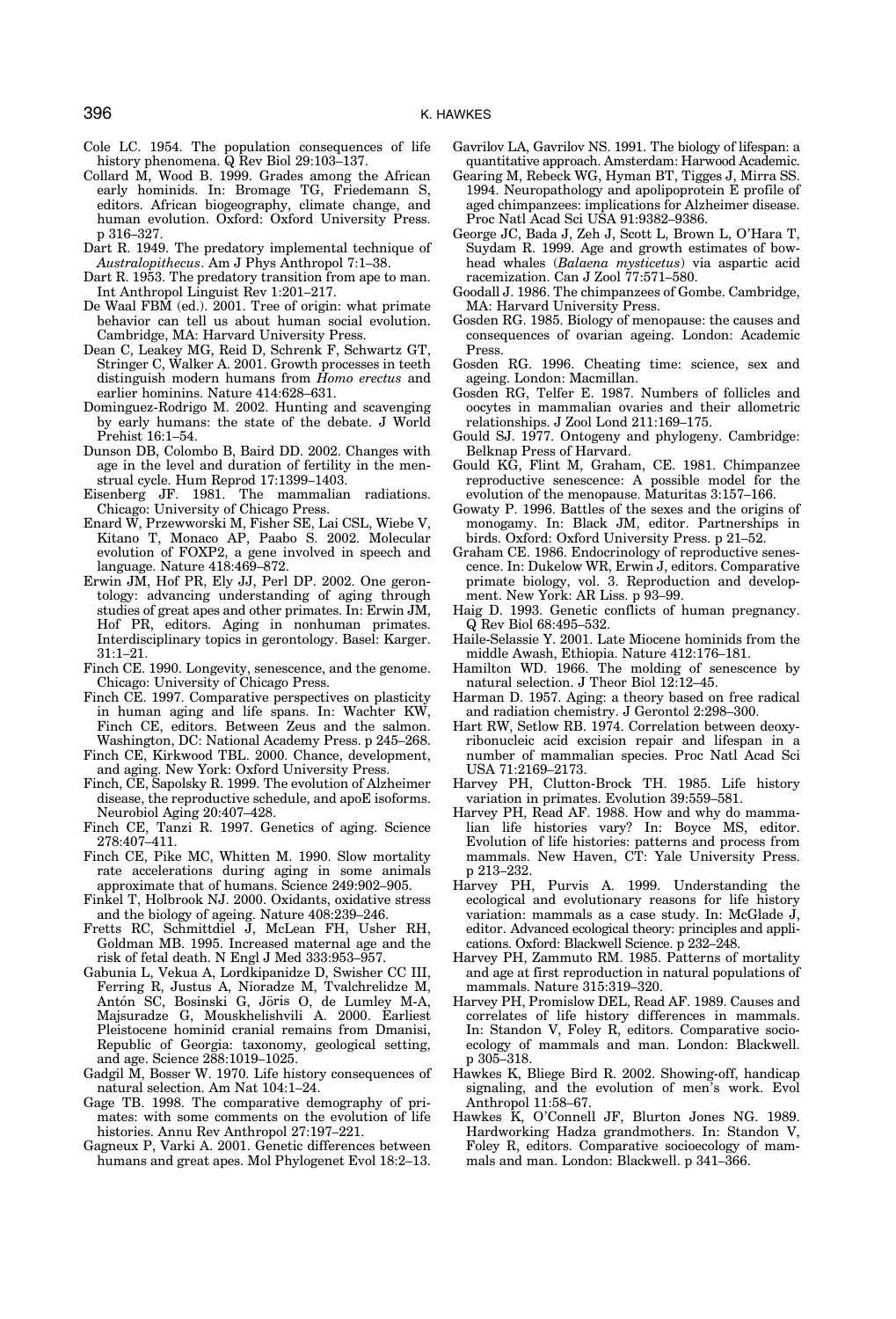- Hawkes K, O'Connell JF, Blurton Jones NG. 1995. Hadza children's foraging: juvenile dependency, social arrangements and mobility among hunter–gatherers. Curr Anthropol 36:688–700.
- Hawkes K, O'Connell JF, Blurton Jones NG. 1997. Hadza women's time allocation, offspring provisioning, and the evolution of post-menopausal lifespans. Curr Anthropol 38:551–578.
- Hawkes K, O'Connell JF, Blurton Jones NG, Charnov EL, Alvarez HP. 1998. Grandmothering, menopause, and the evolution of human life histories. Proc Natl Acad Sci USA 95:1336–1339.
- Hawkes K, O'Connell JF, Blurton Jones NG. 2001. Hunting and nuclear families: some lessons from the Hadza about men's work. Curr Anthropol 42:681–709.
- Hawkes K, O'Connell JF, Blurton Jones NG. 2003. The evolution of human life histories: primate tradeoffs, grandmothering socioecology, and the fossil record. In: Kappeler P, Pereira M, editors. Primate life histories and socioecology. Chicago: University of Chicago Press. p 204–227.
- Herskind AM, McGue M, Holm NV, Sorensen TIA, Harvald B, Vaupel JW. 1996. The heritability of human longevity: A population based study of 2,872 Danish twin pairs born 1870–1900. Hum Genet 97:319–323.
- Hill K. 1982. Hunting and human evolution. J Hum Evol 11:521–544.
- Hill K, Hurtado AM. 1991. The evolution of premature reproductive senescence and menopause in human females: an evaluation of the "grandmother" hypothesis. Hum Nat 2:313–350
- Hill K, Hurtado AM. 1996. Ache life history: the ecology and demography of a foraging people. Hawthorne, NY: Aldine de Gruyter.
- Hill K, Hurtado AM. 1999. Packer and colleagues' model of menopause for humans. Hum Nat 10:199–204.
- Hill K, Boesch C, Goodall J, Pusey A, Williams J, Wrangham R. 2001. Mortality rates among wild chimpanzees. J Hum Evol 40:437–450.
- Holliday R. 1989. Food, reproduction and longevity; is the extended lifespan of calorie-restricted animals an evolutionary adaptation? BioEssays 10:125–172.
- Holliday R. 1995. Understanding Ageing. Cambridge, UK: Cambridge University Press.
- Howell N. 1979. Demography of the Dobe !Kung. New York: Academic Press.
- Howell N. 1982. Village composition implied by a paleodemographic life table: the Libben Site. Am J Phys Anthropol 59, 263–269.
- Hrdy SB. 1981. The woman that never evolved. Cambridge, MA: Harvard University Press.
- Hrdy SB. 1999. Mother Nature: a history of mothers, infants, and natural selection. New York: Pantheon.
- Hrdy SB. 2001. Mothers and others. Nat Hist 110: 50–64.
- Hulbert AJ, Else PL. 2000. Mechnisms underlying the cost of living in animals. Annu Rev Physiol 62: 207–235.
- Hurtado AM, Hill K. 1992. Paternal effect on offspring survivorship among the Ache and Hiwi hunter– gatherers: implications for modeling pair-bond stability. In: Hewlett B, editor. Father-child relations: cultural and biosocial contexts. New York: Aldine de Gruyter. p 31–55.
- Isaac G Ll. 1978. The food sharing behavior of protohuman hominids. Sci Am 238, 4:90–108.
- Isaac G Ll. 1984. The archaeology of human origins: studies of the Lower Pleistocene in East Africa, 1971–1981. Adv World Archaeol 3:1–87.
- Jamison CS, Cornell LL, Jamison PL, Nakazato H. 2002. Are all grandmothers equal? A review and a prelimin-

ary test of the ''grandmother hypothesis in Tokugawa Japan. Am J Phys Anthropol 119:67–76.

- Johanson DC, White TD. 1979. A systematic assessment of early African hominids. Science 202:321–330.
- Judge DS, Carey JR. 2000. Postreproductive life predicted by primate patterns. J Gerontol Biol Sci 55A:B201–B209.
- Kapahi P, Boulton ME, Kirkwood TBL. 1999. Positive correlation between mammalian life span and cellular resistance to stress. Free Rad Biol Med 26:495–500.
- Kaplan H. 1997. The evolution of the human life course. In: Wachter KW, Finch CE, editors. Between Zeus and the salmon. Washington, DC: National Academy Press. p 175–211.
- Kaplan H, Hill K, Lancaster J, Hurtado AM. 2000. A theory of human life history evolution: diet, intelligence, and longevity. Evol Anthropol 9:156–185.
- Key CA, Aiello L, Molleson T. 1994. Cranial suture closure and its implications for age estimation. Int J Osteoarchaeol 4:193–207.
- Keyfitz N, Fleiger W. 1968. World population: an analysis of vital data. Chicago: University of Chicago Press.
- Keyfitz N, Fleiger W. 1990. World population growth and aging: demographic trends in the late twentieth century. Chicago: University of Chicago Press.
- Kirkwood TBL. 1977. Evolution of aging. Nature 270:301–302.
- Kirkwood TBL. 1981. Repair and its evolution: survival versus reproduction. In: Townsend CR, Calow P, editors. Physiological ecology: an evolutionary approach to resource use. Oxford: Blackwell Scientific. p 165–189.
- Kirkwood, TBL, Holliday R. 1979. The evolution of ageing and longevity. Proc R Soc Lond B 205:532–546. Kirkwood, TBL, Rose MR. 1991. Evolution of senes-
- cence: late survival sacrificed for reproduction. Philos Trans R Soc Lond B 332:15–24.
- Klein RG. 1999. The human career: human biological and cultural origins, 2nd ed. Chicago: University of Chicago Press.
- Klein RG. 2000. Archaeology and the evolution of human behavior. Evol Anthropol 9:17–36.
- Kozlowski J, Weiner J. 1997. Interspecific allometries are byproducts of body size optimization. Am Nat 149:352–380.
- Ku H-H, Brunk TU, Sohal RS. 1993. Relationship between mitochondrial superoxide and hydrogen peroxide production and longevity of mammalian species. Free Rad Biol Med 15:621–627.
- Lancaster JB, Lancaster C. 1983. Parental investment: the hominid adaptation. In: Ortner DJ, editor. How humans adapt: biocultural odyssey. Washington, DC:
- Smithsonian Institution Press. p 33–56. Lancaster JB, Lancaster C. 1987. The watershed: change in parental-investment and family formation strategies in the course of human evolution. In: Lancaster JB, Altmann J, Rossi AS, Sherrod LR, editors. Parenting across the life span: biosocial dimensions. Hawthorne,
- NY: Aldine de Gruyter. p 187–205. Larick R, Ciochon R, Zaim Y, Sudijono, Suminto, Rizal Y, Aziz F, Reagan M, Heizler M. 2001. Early Pleistocene 40Ar/39Ar ages for Bapang Formation hominins, Central Java, Indonesia. Proc Natl Acad Sci USA 98:4866–4871.
- Lee RB. 1968. What hunters do for a living, or how to make out on scarce resources. In: Lee RB, DeVore I, editors. Man the hunter. Chicago: Aldine. p 30–48.
- Lee RD. 1997. Intergeneration relations and the elderly. In: Wachter KW, Finch CE, editors. Between Zeus and the salmon. Washington, DC: National Academy Press. p 212–233.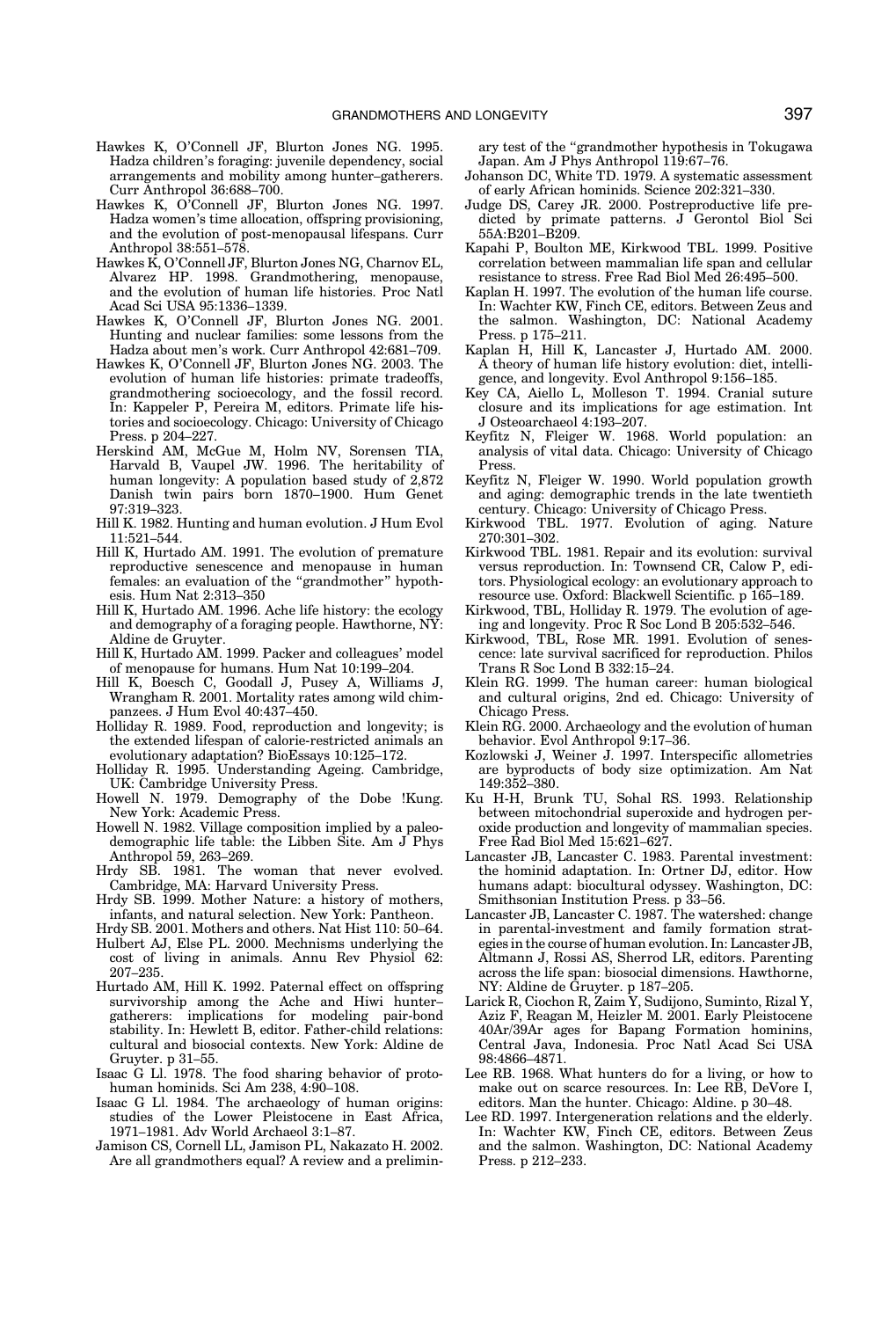- Lee-Thorp J. 2002. Hominid dietary niches from proxy chemical indicators in fossils: the Swartkrans example. In: Ungar PS, Teaford MF, editors. Human diet: its origin and evolution. Westport, CT: Bergin & Garvey. p 123–142.
- Lee-Thorp J, Thackery JF, van der Merwe N. 2000. The hunters and the hunted revisited. J Hum Evol 30:565–576.
- Leidy LE. 1994. Biological aspects of menopause: across the lifespan. Annu Rev Anthropol 23:231–253.
- Leigh SR. 2001. Evolution of human growth. Evol Anthropol 10:223–236.
- Lieberman DE. 2002. Whither the evolution of growth and development? Evol Anthropol 11:246–248.
- Lin SJ, Defossez PA, Guarente L. 2000. Requirement of NAD and SIR2 for lifespan extension by calorie restriction in Saccharomyces cerevisiae. Science 289:2126–2128.
- Mesnick SL. 1997. Sexual alliances: evidence and evolutionary implications. In: Gowaty PA, editor. Feminism and evolutionary biology: boundaries, intersections, and frontiers. New York: Chapman Hall. p 207–257
- McArthur RH, Wilson EO. 1967. Theory of island biogeography. Princeton, NJ: Princeton University Press.
- McHenry HM. 1992. Body size and proportions in early hominids. Am J Phys Anthropol 87:407-431.
- McHenry HM. 1994. Behavioral ecological implications of early hominid body size. J Hum Evol 27:77–87.
- Milton K. 1999. A hypothesis to explain the role of meateating in human evolution. Evol Anthropol 8:11–21.
- Mitani JC, Watts DP, Muller MN. 2002. Recent developments in the study of wild chimpanzee behavior. Evol Anthropol 11:9–25.
- Mizroch SA. 1981. Analysis of some biological parameters in the Antarctic fin whale. Report of the International Whaling Commission 312:425–434.
- Morris JC, Storandt M, McKeel DW Jr, Rubin EH, Price JL, Brant EA, Berg L. 1996. Cerebral amyloid deposition and diffuse plaques in ''normal'' aging: evidence for presymptomatic and very mild Alzheimer's disease. Neurology 46:707–719.
- Moss CJ. 2001. The demography of an African elephant (Loxidonta africana) population in Amboseli, Kenya. J Zool 255:145–156.
- O'Connell JF, Hawkes K, Blurton Jones NG. 1999. Grandmothering and the evolution of Homo erectus. J Hum Evol 36:461–485.
- O'Connell JF, Hawkes K, Blurton Jones NG. 2002a. Meat eating, grandmothering and the evolution of early human diets. In: Ungar PS, Teaford MF, editors. Human diet: its origin and evolution. Westport, CT: Bergin & Garvey. p 49–60.
- O'Connell JF, Hawkes K, Lupo KD, Blurton Jones NG. 2002b. Male strategies and Plio-Pleistocene archaeology. J Hum Evol 43:831–872.
- Oeppen J, Vaupel JW. 2002. Broken limits to life expectancy. Science 296:1029–1031.
- Olshansky SJ, Carnes BA, Grahn D. 1998. Confronting the boundaries of human longevity. Am Sci 86:52–61.
- Packer C, Tatar M, Collins A. 1998. Reproductive cessation in female mammals. Nature 392:807–811.
- Paine RR (ed.). 1997. Integrating archaeological demography: multidisciplinary approaches to prehistoric population. Occasional Paper 24, Center for Archaeological Investigations. Carbondale: Southern Illinois University.
- Palombit RA. 1999. Infanticide and the evolution of pair bonds in nonhuman primates. Evol Anthropol 7:117–129.
- Partridge L, Gems D. 2002. Mechanisms of ageing: public or private? Nat Rev Genet 3:165–175.
- Pavelka MSM, Fedigan LM. 1991. Menopause: a comparative lifehistory perspective. Yearb Phys Anthropol 34:13–38.
- Pavelka MSM, Fedigan LM. 1999. Reproductive termination in female Japanese monkeys: a comparative life
- history perspective. Am J Phys Anthropol 109: 455–464. Peccei JS. 2001. Menopause: adaptation of epiphenomenon? Evol Anthropol 10:43–57.
- Pianka ER. 1970. On "r" and "K" selection. Am Nat 104:592–597.
- Preston S, Keyfitz N, Schoen R. 1972. Causes of death: life tables for national populations. New York, Academic Press.
- Promislow DEL, Read A, Harvey PH. 1989. Life history variation in placental mammals: unifying the data with theory. In: Harvey PH, Partridge L, editors. Oxford surveys in evolutionary biology. New York: Oxford University Press. 6:13–31.
- Purvis A, Harvey PH. 1995. Mammal life-history evolution: a comparative test of Charnov's model. J Zool Lond 237:259–283.
- Read AF, Harvey PH. 1989. Life history differences among the eutherian radiations. J Zool Lond 219:329–353.
- Richardson SJ, Senikas V, Nelson JF. 1987. Follicular depletion during the menopausal transition: evidence for accelerated loss and ultimate exhaustion. J Clin Endochronol Metab 65:1231–1237.
- Ricklefs RE. 1998. Evolutionary theories of aging: confirmation of a fundamental prediction, with implications for the genetic basis and evolution of life span. Am Nat 152:24–44.
- Rightmire CP. 1990. The evolution of Homo erectus: comparative anatomical studies of an extinct species. Cambridge, UK: Cambridge University Press.
- Rogers AR. 1993. Why menopause? Evol Ecol 7:406–420.
- Rose MR. 1991. Evolutionary biology of aging. New York: Oxford University Press.
- Ruff CB, Trinkhaus E, Holliday TW. 1997. Body mass and encephalization in Pleistocene Homo. Nature 387:173–176.
- Saether B-E. 1988. Pattern of co-variation between lifehisotry traits of European birds. Nature 331:616–617.
- Schrire C (ed.). 1984. Past and present in hunter gatherer studies. Orlando: Academic Press.
- Sear R, Mace R, McGregor IA. 2000. Maternal grandmothers improve the nutritional status of children in rural Gambia. Proc R Soc Lond B 267:1641–1647.
- Senut B, Pickford M, Gommery D, Mein P, Cheboi K, Coppens Y. 2001. First hominid from the Miocene (Lukeino Formation, Kenya). Comptes Rendus de l'Academie des Sciences, Series IIA — Earth and Planetary Science 332. 2:137–144.
- Service PM, Hutchinson EW, McKinley MD, Rose MR. 1985. Resistance to environmental stress in Drosophila melanogaster selected for postponed senescence. Physiol Zool 58:380–389.
- Shanley DP, Kirkwood TBL. 2001. Evolution of the human menopause. BioEssays 23:282–287.
- Shipman P. 1986. Scavenging or hunting in early hominids: Theoretical framework and tests. Am Anthropol 88:27–43.
- Shipman P, Walker A. 1989. The costs of becoming a
- predator. J Hum Evol 18:373–392. Smith BH. 1986. Denatal development in Australopithecus and early Homo. Nature 323:327–330.
- Smith BH. 1987. Dental development in fossil hominids. Am J Phys Anthropol 72:255.
- Smith BH. 1989. Dental development as a measure of life history in primates. Evolution 43:683–688.
- Smith BH. 1991. Dental development and the evolution of life history in Hominidae. Am J Phys Anthropol 86:157–174.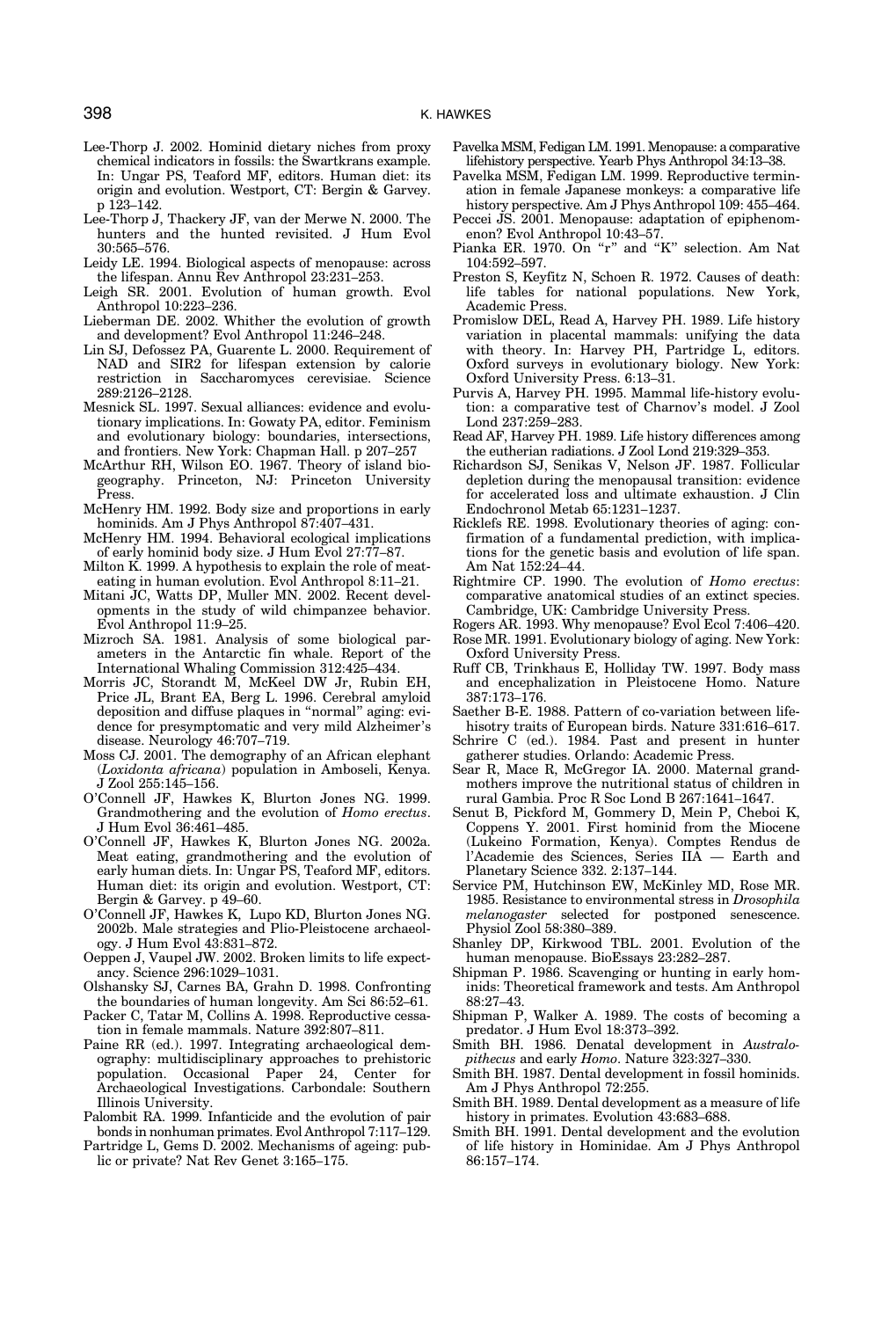- Smith BH. 1993. The physiological age of KNM-15000. In: Walker A, Leakey R, editors. The Nariokotome Homo erectus skeleton. Cambridge, MA: Harvard University Press. p 195–220.
- Smith DWE. 1993. Human longevity. New York: Oxford University Press.
- Smith BH. 1994. The sequence of eruption of teeth in Macaca, Pan, Australopithecus, and Homo: its evolutionary significance. Am J Hum Biol 6:61–76.
- Smith BH, Tompkins RL. 1995. Toward a life history of the hominidae. Annu Rev Anthropol 24:257–279.
- Smuts BB. 1985. Sex and friendship in baboons. New York: Aldine.
- Smuts BB. 1987. Sexual competition and mate choice. In: Smuts BB, Cheney DL, Seyfarth R, Wrangham RW, Struthsaker TT, editors. Primate societies. Chicago: University of Chicago Press. p 385–399.
- Smuts BB. 1992. Male aggression against women: an evolutionary perspective. Hum Nat 3:1–44.
- Smuts BB, Gubernick D. 1992. Male-infant relationships in nonhuman primates: Paternal investment or mating effort? In: Hewlett B, editor. Father-child relations: cultural and biosocial contexts. New York: Aldine de Gruyter. p 1–30. Sohol RS, Weinruch R. 1996. Oxidative stress, caloric
- restriction and aging. Science 273:59–63.
- Stanford C. 1996. The hunting ecology of wild chimpanzees: implications for the evolutionary ecology of Pliocene hominids. Am Anthropol 98:96–113.
- Stanford C. 1999. The hunting apes: meat eating and the origins of human behavior. Princeton, NJ: Princeton University Press.
- Stanford CB, Bunn HT (eds.). 2001. Meat eating and human evolution. Oxford: Oxford University Press.
- Stearns SC. 1977. The evolution of life history traits: a critique of the theory and a review of the data. Annu Rev Ecol Systemat 8:145–171.
- Stearns SC. 1992. The evolution of life histories. Oxford: Oxford University Press.
- Stiner M. 2002. Carnivory, coevolution, and the geographic spread of genus Homo. J Archaeol Res  $10:1-63$ .
- Sugiyama Y. 1994. Age-specific birth rate and life time reproductive success of chimpanzees at Bossou, Guinea. Am J Primatol 32:311–318.
- Sukumar R, Krishnamurthy V, Wemmer C, Rodden M. 1997. Demography of captive Asian elephants (Elephas maximus) in southern India Zoo Biol 16:263–272.
- Sutherland WJ, Grafen A, Harvey PH. 1986. Life history correlations and demography. Nature 320:88.
- Swisher C, Curtis G, Jacob T, Getty A, Supurijo A, Widiasmoro. 1994. Age of the earliest known hominids in Java. Science 263:118–121.
- Tardieu C. 1998. Short adolescence in early hominids: infantile and adolescent growth of the early human femur. Am J Phys Anthropol 107:163–178.
- Tice RR, Setlow RB. 1985. DNA repair and replication in aging organisms and cells. In: Finch CE, Schneider EL, editors. Handbook of the biology of aging, 2nd ed. New York: Van Nostrand. p 173–224.
- Tolmasoff JM, Ono T, Cutler RG. 1980. Superoxide dismutase: correlation with life span and specific metabilic rate in primate species. Proc Natl Acad Sci USA 77:2777–2781.
- Tooby J, DeVore I. 1987. The reconstruction of hominid behavioral evolution through strategic modeling. In: Kinzey W, editor. The evolution of human behavior: primate models. Albany, NY: SUNY Press. p 183–237.
- Treolar AE. 1981. Menstrual cyclicity and the premenopause Maturitas 3:249–264.
- Trinkaus E. 1986. The Neanderthals and modern human origins. Annu Rev Anthropol 15:198–218.
- Trinkaus E. 1995. Neanderthal mortality patterns. J Archaeol Sci 22:121–142.
- Trivers RL. 1972. Parental investment and sexual selection. In: Campbell B, editor. Sexual selection and the descent of man. Chicago: Aldine. p 139–179.
- Tuljapurkar S, Li N, Boe C. 2000. A universal pattern of mortality decline in the G7 countries. Nature 405:789–792.
- van Schaik CP. 1996. Social evolution in primates: the role of ecological factors and male behavior. Proc Br Acad 88:9–31.
- van Schaik CP, Janson C. 2000. Infanticide by males and its implications. Cambridge, UK: Cambridge University Press.
- van Schaik CP, Paul A. 1996. Male care in primates: does it ever reflect paternity? Evol Anthropol 5:152–156.
- Varki A. 2000. A chimpanzee genome project is a biomedical imperative. Genome Res 10:1065–1070.
- Vaupel JW, Carey JR, Christensen K, Johnson TE, Yashin AI, Holm NV, Iachine IA, Kannisto V, Khazaeli AA, Liedo P, Longo VD, Zeng Y, Manton KG, Curtsinger JW. 1998. Biodemographic trajectories of longevity. Science 280:855–860.
- Voland E, Biese J. 2002. Opposite effects of maternal and paternal grandmothers on infant survival in historical Krummhorn. Behav Ecol Sociobiol 52: 435–443.
- Vom Saal FS, Finch CE, Nelson JF. 1994. Natural history and mechanisms of reproductive aging in humans, laboratory rodents, and other selected vertebrates. In: Knobil E, Neill JD, editors. The physiology of reproduction, 2nd ed. New York: Raven Press. p 1213–1314.
- Walker LC. 1997. Animal models of cerebral<sub>p</sub>-amyloid angiopathy. Brain Res Rev 25:70–74.
- Walker PL, Johnson JR, Lambert, PM. 1988. Age and sex bias in the preservation of human skeletal remains. Am J Phys Anthropol 76:183–188.
- Washburn SL. 1960. Tools and human evolution. Sci Am 203:63–75.<br>Washburn SL,
- Avis V. 1958. Evolution and human behavior In: Roe A, Simpson GG, editors. Behavior and evolution. New Haven, CT: Yale University Press. p 421–436.
- Washburn SL, DeVore I. 1961. Social behavior of baboons and early man. In: Washburn S, editor. Social life of early man. Chicago: Aldine. p 91–105.
- Washburn SL, Lancaster CS. 1968. The evolution of hunting. In: Lee RB, DeVore I, editors. Man the hunter. Chicago: Aldine. p 293–303.
- Weiss KM. 1973. Demographic models for anthropology. Soc Am Archaeol Mem 27:1–86.
- Westendorp RGJ, Kirkwood TBL. 1998. Human longevity at the cost of reproductive success. Nature 396:743–746.
- Western D. 1979. Size, life history and ecology in mammals. Afr J Ecol 17:185–202.
- Williams GC. 1957. Pleiotropy, natural selection, and the evolution of senescence. Evolution 11:398–411.
- Williams GC. 1966a. Adaptation and natural selection: a critique of some current biological thought. Princeton, NJ: Princeton University Press.
- Williams GC. 1966b. Natural selection, the cost of reproduction, and a refinement of Lack's principle. Am Nat 199:687–690.
- Wolf ER. 1982. Europe and the people without history. Berkeley: University of California Press.
- Wood BA. 1992. Origin and evolution of the genus Homo. Nature 355:783–790.